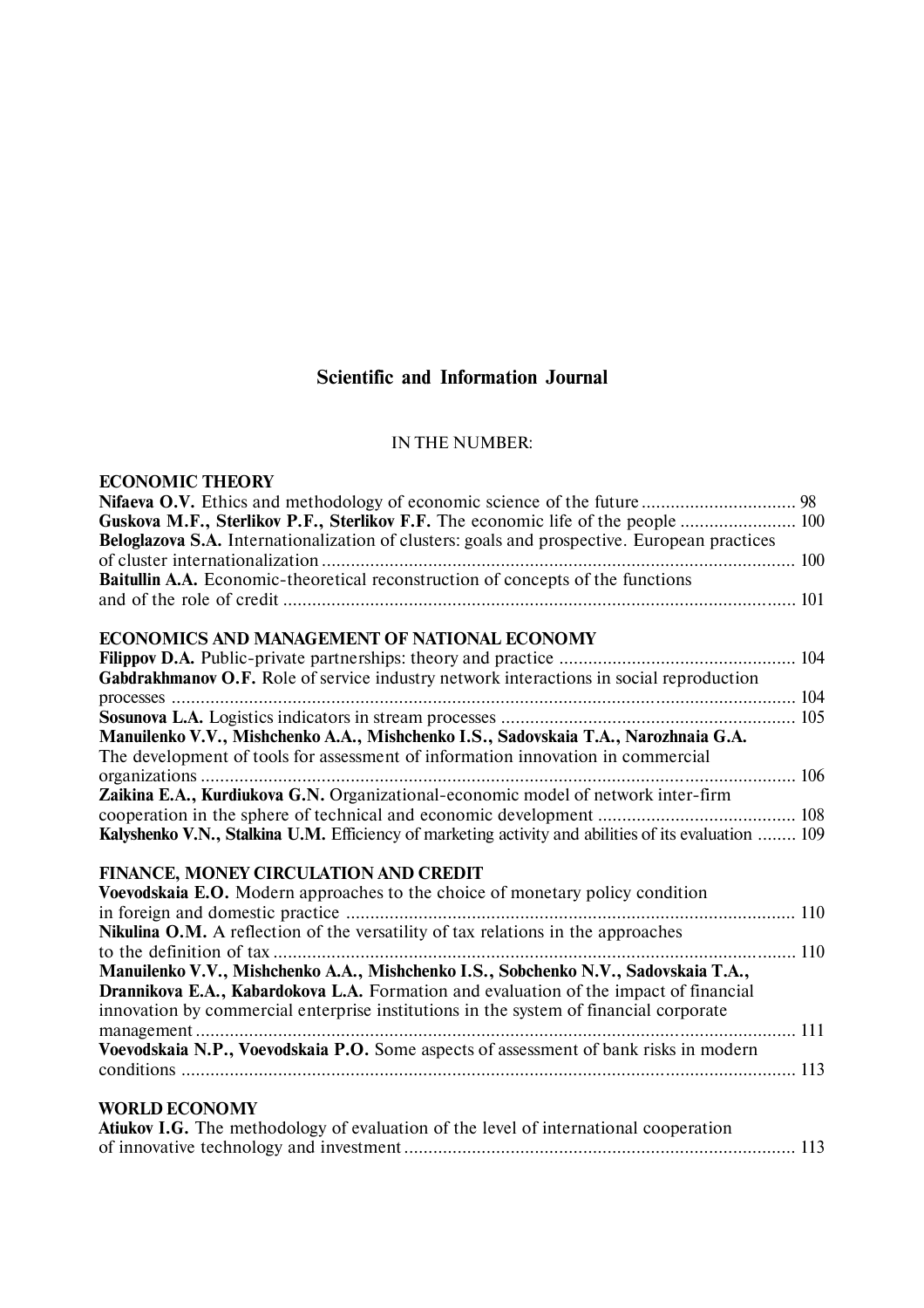# **ECONOMIC THEORY**

# **ETHICS AND METHODOLOGY OF ECONOMIC SCIENCE OF THE FUTURE**

© 2017 Nifaeva Olga Vladimirovna PhD in Economics, Associate Professor Financial University under the Government of the Russian Federation 49, Leningradski prospect, Moscow, 125993, Russia E-mail: olganifaeva@yandex.ru

The paper reveals the significance of ethical and economic ideas connection from economics development point of view. It substantiates the necessity to expand Keynesian revolution by including the achievements of representatives of some other trends of economic thought. The paper also points out some ethical and methodological foundations of groundbreaking changes in economics based on post-non-classical science and dialectics.

*Key words:* economic methodology, ethics, dialectics, scientific revolution, humanistic paradigm.

#### *References*

1. Dergachova E.A. (2015) Kontseptsiya socio-tekhno-prirodnoy globalizatsii: mezhdistsiplinarny analiz [*The concept of socio-techno-natural globalization: interdisciplinary analysis*]. Мoscow, 250 p.

2. Evstigneeva L.P., Evstigneev R.N. (2012) Ekonomika kak sinergiticheskaya sistema [*Economy as a synergetic system*]. Мoscow, 266 p.

3. Karamova O.V. (2012) Rossiyskiy diskurs v ekonomicheskoy nauke: metodologicheskoe obosnovanie [Russian discourse in economic science: methodological grounds]. *Voprosy ekonomiki i prava*, 3, pp. 59-62.

4. Kirdina S. (2013) Metodologicheskiy individualism i metodologicheskiy institutsionalizm [Methodological individualism and methodological institutionalism]. *Voprosy ekonomiki*, 10, pp. 66-89.

5. Kleiner G. (2013) Systemnaya ekonomika kak platforma razvitiya sovremennoy ekonomicheskoy teorii [System economics as a platform for development of modern economic theory]. *Voprosy ekonomiki*, 6, pp. 4-28.

6. Kuhn T., Lakatos I., Popper K. (2003) Struktura nauchnykh revolyutsiy [*The structure of scientific revolutions*]. Мoscow, 605 p.

7. Makasheva N.A. (2012) Peyzazh posle buri: povliyaet li krizis na ekonomicheskuyu nauku? [The scenery after storm: will the crisis influence economics?]. *Ekonomicheskiye i sotsialnye problemy Rossii*, 1, pp. 12-32.

8. Makasheva N. (1993) Etika dobra i obstchaya ekonomicheskaya teoriya (Intellektualny vyzov J. M. Keynsa) [The ethics of the good and general economics (Intellectual challenge of J. M. Keynes)]. *Obstchestvennye nauki i sovremennost*, 6, рр. 11-24.

9. Nekhamkin A., Nifaeva O. (2013) "Provaly rynka": moralny aspekt ["Market failures": moral aspect]. *Obstchestvo i ekonomika*, 11-12, рр. 166-171.

10. Nifaeva O.V. (2016) Metodologicheskiye predposylki gumanisticheskoy paradigmy ekonomicheskoy teorii [Methodological premises of humanistic paradigm of economic science]. In: *Scientific Notes of Tambov Regional Branch of Russian Young Scientists' Union*. Vol. 5 "The perspectives of scientific knowledge development in XXI century". Tambov, pp. 165-168.

11. Nifaeva O.V. (2014) Moralno-nravstvennye osnovy transformatsii ekonomicheskikh otnosheniy v sovremennoy Rossii [*Moral and ethical foundations of economic relations transformation in modern Russia*]. Мoscow, 444 p.

12. Nifaeva O.V. (2014) Moralno-nravstvennye osnovy chelovecheskogo i sotsialnogo kapitala: problemy terminologii i klassifikatsii [Moral and ethical foundations of human and social capital: the problems of terminology and classification]. *Kreativnaya ekonomika*, 9 (93), pp. 70-82.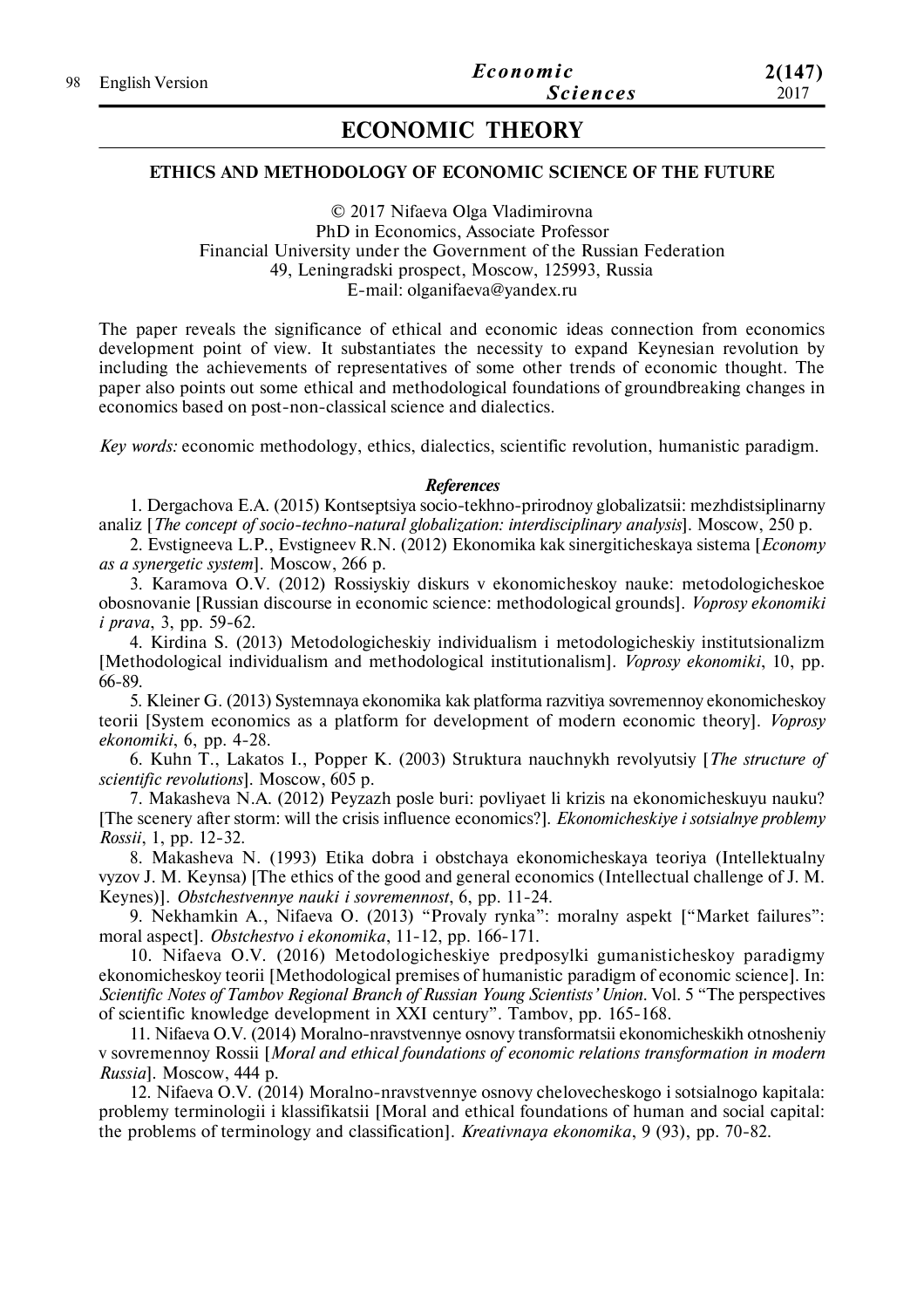| <b>English Version</b> | Economic        | 27147<br>Q۵ |
|------------------------|-----------------|-------------|
|                        | <i>Sciences</i> | 2017        |

13. Nifaeva O.V. (2014) Moralno-nravstvenny capital: problemy otsenki [Moral and ethical capital: the problems of evaluation]. *Mirovaya ekonomika i mezhdunarodnye otnosheniya*, 8, pp. 25-33.

14. Nifaeva O.V. (2014) Tsivilizovannaya model ekonomicheskikh otnosheniy v Rossii: institutsionalny podkhod [A civilized model of economic relations in Russia: institutional approach]. *Nauchnye Trudy Volnogo ekonomicheskogo obstchestva Rossii*, vol. 184, pp. 361-368.

15. Nifaeva O.V. (2015) Ekonomika i etika: teoriya i metodologiya vzaimosvyazi [*Economics and ethics: the theory and methodology of interconnection*]. Briansk, 295 p.

16. Nifaeva O.V., Nekhamkin A.N. (2013) Formirovaniye tsivilizovannoy modeli rossiyskoy ekonomiki: institutsionalny podkhod [*Civilized model of Russian economy formation: institutional approach*]. Moscow, 276 p.

17. Nifaeva O.V., Nekhamkin A.N. (2013) Tsivilizovannaya model rossiyskoy ekonomiki: proshloe, nastoyastchee, budustchee [A civilized model of Russian economy: the past, the present, the future. *Ekonomika i predprinimatelstvo*, 12-3 (41-3), pp. 55-60.

18. Nureev R.M., Nifaeva O.V. (2016) Metodologiya vzaimosvyazi ekonomicheskoy teorii i etiki [The Methodology of Economics and Ethics Interconnection]. In: *VII All-Russian Symposium on Economics*. Vol. 1. Ekaterinburg, pp. 35-36.

19. Nureev R.M. (2014) Ocherki po istorii institutsionalizma [*Essays on the history of institutionalism*]. Rostov-on-Don, 416 p.

20. Nureev R.M. (2014) Razvitiye metoda ekonomicheskoy teorii [The development of economics method]. *Mir novoy ekonomiki*, 3, pp. 95-106.

21. Polterovich V.M. (2011) Stanovleniye obstchego sotsialnogo analiza [General social analysis formation]. *Obstchestvennye nauki i sovremennost*, 2, pp. 101-111.

22. Prigogine I., Stengers I. (1986) Poryadok iz khaosa: Novy dialog cheloveka s prirodoy [*Order out of chaos: Man's new dialogue with nature*]. Мoscow, 432 p.

23. Stepanistchev A.F., Koshlakov D.M. (2011) Nauchnaya ratsionalnost: Predely pereputya [*Scientific rationality: the Boundaries of cross-roads*]. Briansk, 239 p.

24. Styopin V.S. (2000) Teoreticheskoye znaniye [Theoretical knowledge]. Moscow, 744 p.

25. Khudokormov A. (2008) Sovremennaya ekonomicheskaya teoriya Zapada (obzor osnovnykh tendentsiy) [Modern Western economic theory (the survey of the main tendencies)]. *Voprosy ekonomiki*, 6, pp. 20-43.

26. Commons J.R. (1934) *Institutional economics*. Madison.

27. Keynes J.M. (1936) *The general theory of employment, interest and money*. London.

28. Keynes J.N. (1955) *The scope and method of political economy*. New York.

29. McCloskey D.N. (2016) Max U versus humanomics: a critique of neo-institutionalism. *Journal of Institutional Economics*, 12, vol. 1, pp. 1-27.

30. Mirowski Ph. (1984) Physics and the "marginalist revolution". *Cambridge Journal of Economics*, 8.

31. Mitchell W.C. (1910) The rationality of economic activity. *Journal of Political Economy*, vol. 18, 2.

32. Myrdal G. (1973) *Against the stream. Critical essays on economics*. New York.

33. Nifaeva O.V. (2016) The development of model of man in economic science and its influence on economic relations. In: *Fundamental and applied sciences today*: materials of the X International scientific and practical conference (North Charleston, December 26-27, 2016). Vol. 1. North Charleston, pp. 161-164.

34. Sen A. (1987) *On ethics and economics*. Oxford.

35. Veblen T.B. (1899) *The theory of the leisure class: An economic study in the evolution of institutions*. New York.

*Received for publication on 10.01.2017*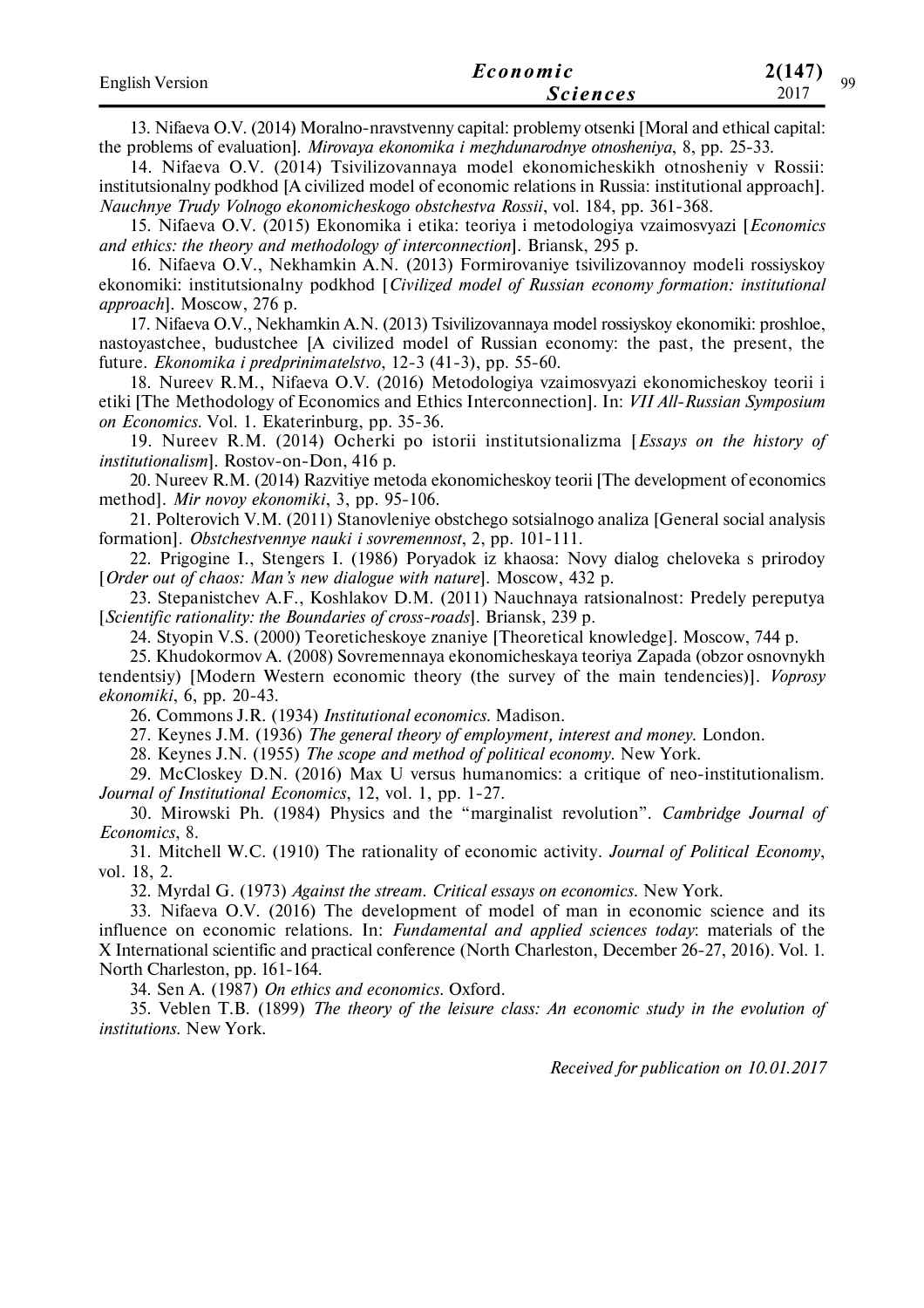|                     | Economic        | 2(147) |
|---------------------|-----------------|--------|
| 100 English Version | <i>Sciences</i> | 2017   |

#### **THE ECONOMIC LIFE OF THE PEOPLE (The anniversary of the release of the book by Doctors of Economics, Professors A.P. Malyshev and F.F. Sterlikov "The laws of economic life"\*)**

© 2017 Guskova Marina Fedorovna Doctor of Economics, Professor Moscow State University of Railway Engineering (MIIT) 9, Obraztsova str., Moscow, 127994, Russia © 2017 Sterlikov Pavel Fedorovich Doctor of Economics, Professor A.I. Evdokimov Moscow State University of Medicine and Dentistry 20, Delegatskaia str., Moscow, 127473, Russia © 2017 Sterlikov Fedor Fedorovich Doctor of Economics, Professor Moscow State University of Technologies and Management named after K.G. Razumovskiy (First Cossack University) 73, Zemlianoi Val, Moscow, 109004, Russia E-mail: oet2004@yandex.ru

The article focuses on the methodology of economic researches of the late twentieth century, used by the authors of the book, which was published in August 1991 and unfairly caught up in the "dustbin of history" along with other awkward for reformers, the results of studies that literally left nothing behind of Russian science.

*Key words:* economic lives of young, working age and older people; nanoeconomics (Economics), supermicrometer (economy of families); living and accumulated labor; economic interests and economic contradictions; specific economic laws, universal laws; wealth from a position of past, present and futu.

The article focuses on the methodology of economic researches of the late twentieth century, used by the authors of the book, which was published in August 1991 and unfairly caught up in the "dustbin of history" along with other awkward for reformers, the results of studies that literally left nothing behind of Russian science.

In the twenty-first century, we must not forget the venerable Hegel. He was right in his assumption that the thinking of mankind evolving, "leaves nothing behind", and absorb, absorb, "removes" all more or less significant achievements of spiritual life, and therefore the dialectic, historicism and rationalism.

The article attracted attention to the underlying principles of the philosophy used for the analysis of economic concepts that apply to all economic systems. Analysis of economic activities of man can in no way be used to characterize other areas of human life - legal, social, ethical, etc.

\* Malyshev A.P., Sterlikov F.F. (1991) The laws of economic life. Moscow : Mysl', 267 p.

*Received for publication on 08.01.2017*

## **INTERNATIONALIZATION OF CLUSTERS: GOALS AND PROSPECTIVE. EUROPEAN PRACTICES OF CLUSTER INTERNATIONALIZATION**

© 2017 Beloglazova Svetlana Anatolievna Volgograd State University 100, Universitetski prospect, Volgograd, 400062, Russia E-mail: beloglazova\_s@yahoo.com

Nowadays in order to successfully compete on a global level it becomes crucial for clusters to search for alternative solutions to increase competitiveness. The article provides some insights into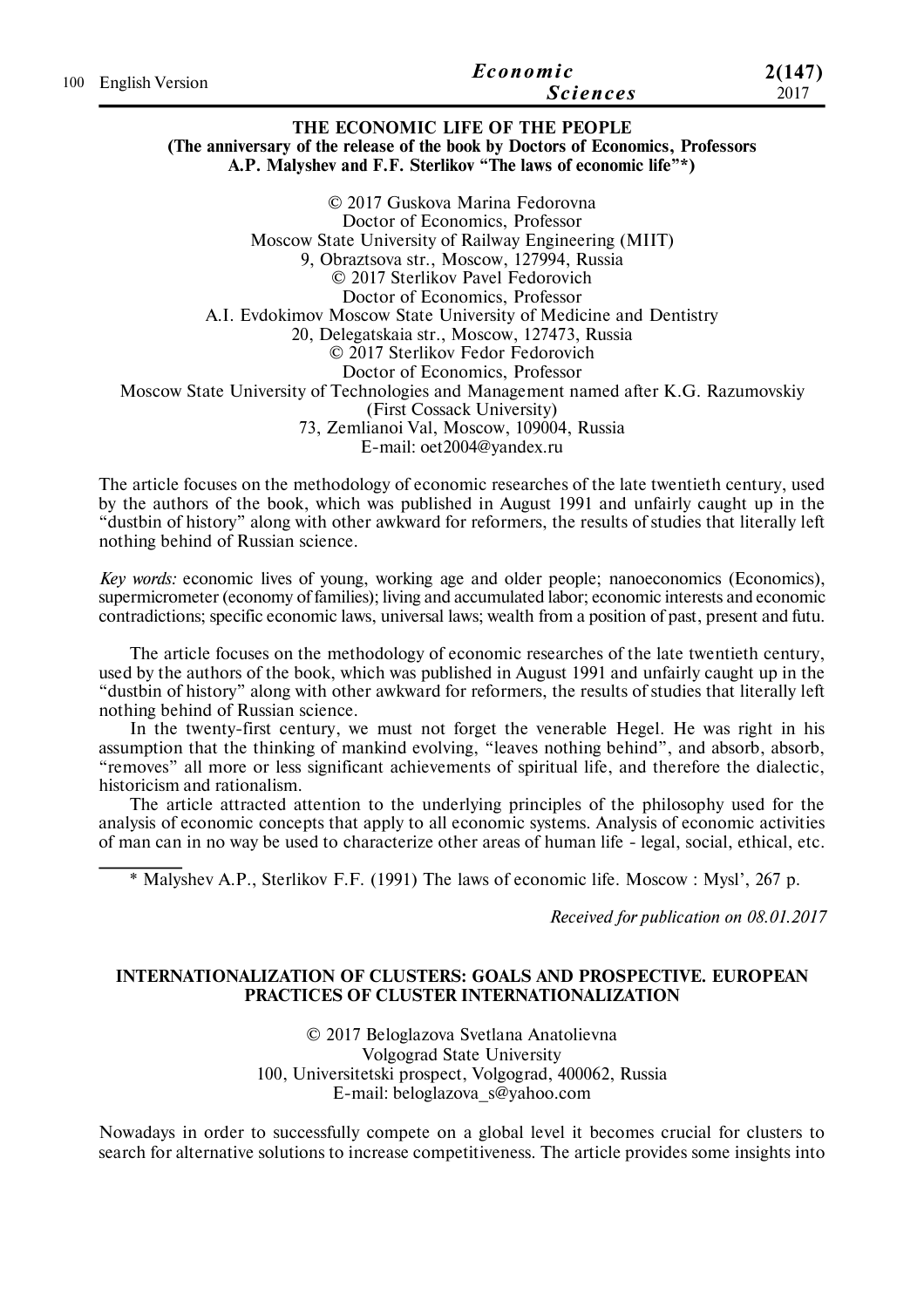| <b>English Version</b> | Economic        | 2(147)<br>101 |
|------------------------|-----------------|---------------|
|                        | <i>Sciences</i> | 2017          |

the new concept of world-class clusters; goals, advantages, negative aspects and the cluster internationalization and considers the European experience in supporting and stimulating cluster internationalization.

*Key words:* Clusters; World-Class Clusters; inter-cluster collaboration; cluster internationalization.

#### *References*

1. Fijaksel' Je.A., Nazarov M.G., Islankina E.A. (2013) Internacionalizacija klasterov kak instrument povyshenija nacional'noj konkurentosposobnosti: evropejskij opyt [European experience of cluster internationalization for improving national competitiveness]. *Innovacii = Innovations*, 2, pp. 86-95.

2. Islankina E.A. (2014) Teoreticheskii aspekti internacionalizacii klasterov [Internationalization of clusters: theoretical aspects]. *Vestnik NNGU = Bulletin of the Nizhny Novgorod State University*, 1, pp. 36-45.

3. Central Europe 2007-2013 Programme. CLUSTERS-CORD. Available from: http://  $www.central 2013.eu/nc/projects-2007-2013/approved-projects/funded-projects/$ ?tx fundedprojects pi1%5Bproject%5D=75.

4. EUROPE 2020. A strategy for smart, sustainable and inclusive growth (2010) Brussels. Available from: http://ec.europa.eu/eu2020/pdf/COMPLET%20EN%20BARROSO% 20%20%20007%20-%20Europe%202020%20-%20EN%20version.pdf.

5. Final Report Summary - SILICON EUROPE (Developing a leading-edge European Micro and nanoelectronics cluster for energy efficient ICT). Available from: http://cordis.europa.eu/ result/rcn/186962\_en.pdf.

6. Identification of Knowledge-driven Clusters in the EU (2012). European Commission. Luxembourg: Publications Office of the European Union. Available from: https://ec.europa.eu/ research/innovation-union/pdf/identification of knowledge driven clusters.pdf.

7. Inter-cluster initiative to target the future challenges for the European polymer converting industry. Available from: http://www.clusterplast.eu/consortium.html.

8. Powerful clusters: Main drivers of Europe's competitiveness (2008). Brussels. Available from: http://europa.eu/rapid/press-release\_IP-08-1548\_en.pdf.

9. Silicon Valley monitoring scoreboard. Available from: http://www.silicon-europe.eu/projects/ silicon-europe-worldwide/monitoring-scoreboard.

10. Study visit to Food Valley (Holland) - Wellfood Project. Available from: http:// www.wellfoodproject.eu/wp-content/uploads/2013/09/STUDY-VISIT-FOOD-VALLEY.pdf.

11. The concept of clusters and cluster policies and their role for competitiveness and innovation: Main statistical results and lessons learned (2008). European Commission. Luxembourg: Office for Official Publications of the European Communities. Available from: http://www.eca-tactics.eu/ sites/default/files/page/10/07/2008.2494 deliverable EN web.pdf.

*Received for publication on 11.01.2017*

## **ECONOMIC-THEORETICAL RECONSTRUCTION OF CONCEPTS OF THE FUNCTIONS AND OF THE ROLE OF CREDIT**

© 2017 Baitullin Adele Anverovich Financial University under the Government of the Russian Federation 49, Leningradski prospect, Moscow, 125993, Russia E-mail: baidoulline@gmail.com

This article examines the concepts of the functions and the role of credit, presented in the science of "money and credit", the negative consequences of their inadequacy for the practice of state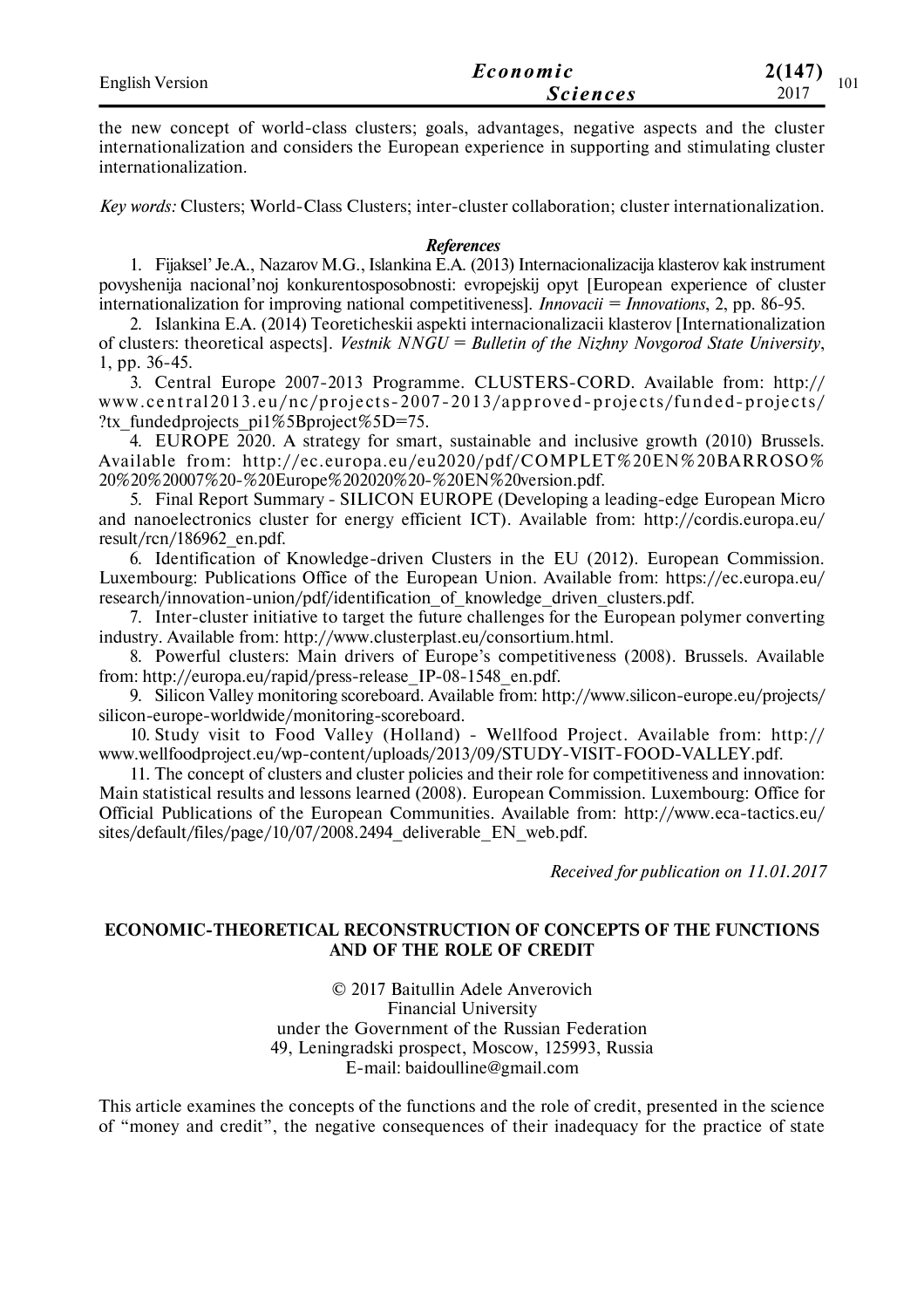| 102 English Version | Economic        | 2(147) |
|---------------------|-----------------|--------|
|                     | <b>Sciences</b> | 2017   |

management in the sphere of credit, presents the "correction" of these concepts on the basis of the approaches of fundamental economic science - economic theory.

*Key words:* functions of credit, role of credit, Bank of Russia, regulatory objectives of credit.

The theoretical constructs of economics sciences play the role of informal rules that govern economic practice, including management. Concept of functions and role of credit in the economy, presented in modern science "money and credit", are inadequate, and there is a clear link between their specific deficiencies and shortcomings, particularly in the activities of Bank of Russia on regulation of the credit sector of the Russian economy. There is no idea that functions of the credit match the objectives of its regulation. This can explain the fact that the objectives of the activity of Bank of Russia are missing a number of purposes relevant to the functions traditionally allocated to the credit, primarily the economic growth and development of highly effective productions. The term "function of credit" is interpreted incorrectly and in this connection there is no tool to highlight the functions of credit, the traditional list of which is obviously inadequate (functions of formation of the price level, the socio-political stabilization are not allocated). The concept of the role of credit is actually a double of concept of the functions of the credit with which the theory of credit "is dragging" functions that do not correspond to the Marxist perspective on their composition. Therefore, the concept of the role of credit, the objective purpose of which is the development and submission of techniques of assessing the contribution of the credit as an asset and as liability in the activity of socio-economic objects (enterprises, industries, economies of regions, country, etc.) in science "money and credit" is virtually absent. This corresponds to the actual lack of a systematic appraisal by Bank of Russia of the contribution of credit to economic development in the country, lack of publications of much of the data necessary for such estimates, a scattered publication of relevant data, that makes it difficult to assess. The article presents approaches to the formation of appropriate techniques.

#### *References*

1. Lebedev K.N. (2016) Ekonomicheskaya nauka kak element institutsional'noi sredy sotsial'noekonomicheskogo razvitiya [Economic science as an element of institutional environment of socioeconomic developmen]. *Ekonomicheskie nauki = Economic science,* 12 (145), pp. 13-14.

2. Filosofiya nauki i tekhniki: tematicheskii slovar' [Philosophy of science and technology: a thematic dictionary]. Available from: http://science\_philosophy.academic.ru.

3. Publichnaya deklaratsiya tselei i zadach Ministerstva obrazovaniya i nauki Rossiiskoi Federatsii na 2016 god [Public Declaration of the goals and objectives of the Ministry of education and science of the Russian Federation for 2016]. Available from: URL: http://minobrnauki.rf/ open\_ministry/public-declaration.

4. Ivanov V.V. et al. (2007) Teorii kredita [*Theory of credit*]. Saint Petersburg, p. 253.

5. Atlas Z.V. (1930) Den'gi i kredit (pri kapitalizme i v SSSR) [*Money and credit (under capitalism and in the USSR)*]. Moscow; Leningrad, pp. 211-216.

6. Tsentral'nom banke Rossiiskoi Federatsii (Banke Rossii): [federal'nyi zakon ot 10 iyulya 2002 g.  $\Box$  86-FZ; red. ot 03.07.2016] [On the Central Bank of the Russian Federation (Bank of Russia): [Federal law of July 10 2002  $\Box$  86-FZ; ed. from 03.07.2016]. 15-16]. Access from the legal system "Consultant".

7. Adamchuk O. (2014) Putin zakrutit banki. Vladimir Putin podderzhal sokrashchenie chisla bankov [*Putin will spin banks. Vladimir Putin has supported the reduction in the number of banks*]. Available from: https://www.gazeta.ru/business/2014/01/22/5860517.shtml.

8. Osnovnye napravleniya deyatel'nosti Pravitel'stva Rossiiskoi Federatsii na period do 2018 goda: [utverzhdeno Pravitel'stvom RF 14 maya 2015 g.] [The main activities of the Government of the Russian Federation for the period till 2018: [approved by the Government of the Russian Federation may 14, 2015]. Access from reference legal system "GARANT".

9. "Ekonomika rosta" dlya "chainikov"  $\Box$  6: dolzhen li TsB dumat' ob ekonomike? TsB dolzhen zanyat'sya ekonomicheskim rostom, a ne inflyatsiei ["Economics of growth" for the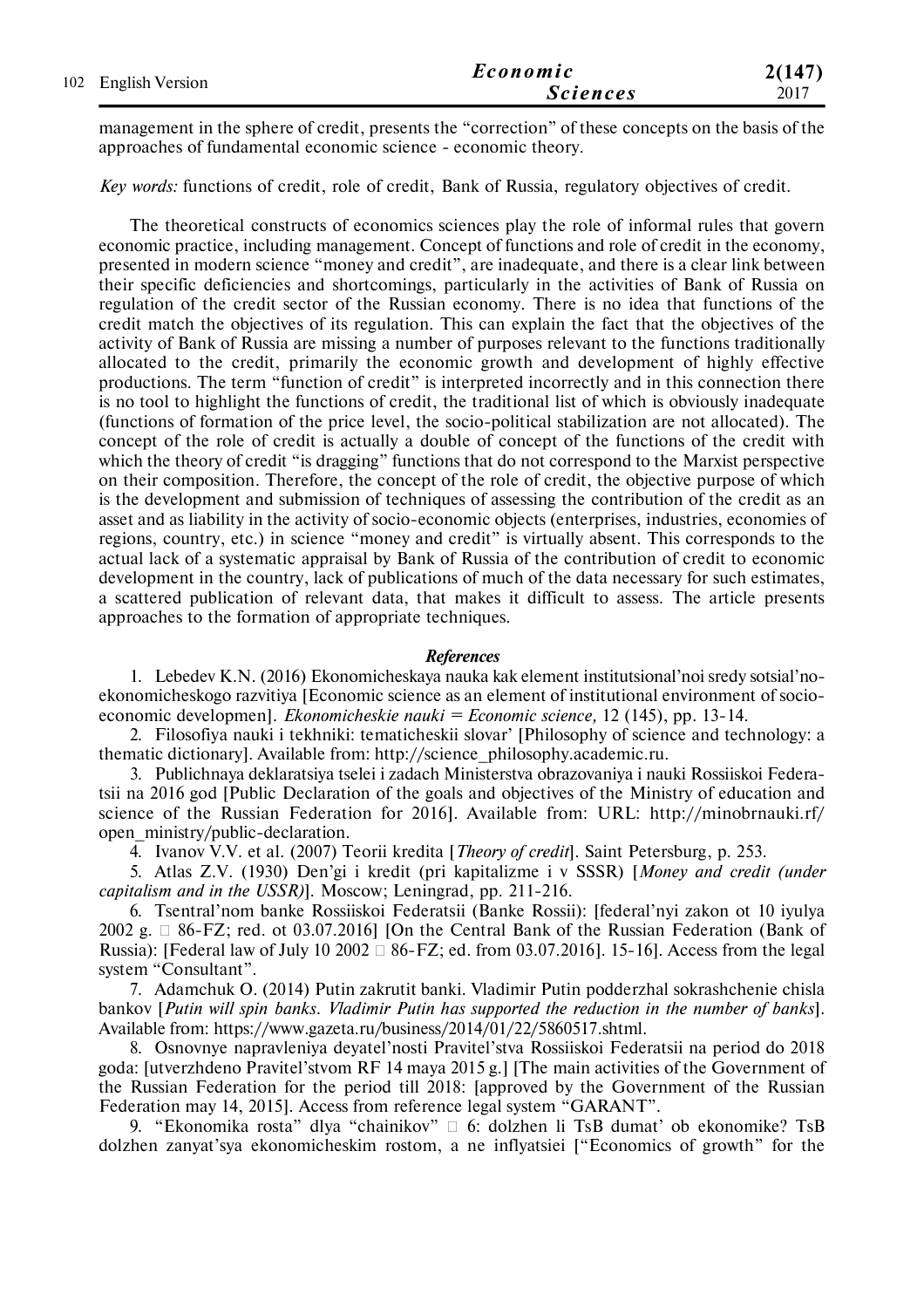| <b>English Version</b> | Economic        | 2(147)<br>103 |
|------------------------|-----------------|---------------|
|                        | <i>Sciences</i> | 2017          |

"dummies" number 6: should the Bank think about the economy? The Central Bank has forchange economic growth and not inflation]. Available from: https://www.gazeta.ru/growth/2014/ 07/29\_a\_6149285.shtml.

10. TsB poprosili otvetit' za ekonomicheskii rost [CBA asked to answer for economic growth]. Available from: http://www.dengi43.ru/banks/kirov/———00161/.

11. Tsentrobank za ekonomicheskii rost i bezrabotitsu ne v otvete [The Central Bank for economic growth and unemployment is not the answer]. Available from: http://www.banki.ru/ news/bankpress/?id=9451316.

12. Budovich Yu.I., Lebedeva A.K. (2016) Kontseptsiya funktsii kredita: ekonomiko-teoreticheskii analiz [Concept of functions of the credit: economic and theoretical analysis]. *Voprosy ekonomiki i prava = Economy and Law Issues*, 12, p. 42.

13. TsIK obnarodoval okonchatel'nye itogi parlamentskikh vyborov [CEC announced final results of parliamentary elections]. Available from: https://ria.ru/infografika/20111206/508314920.html.

14. Itogi vyborov 18 sentyabrya 2016 goda v Gosdumu sed'mogo sozyva [The results of the elections on 18 September 2016 in the state Duma of the seventh convocation]. Available from: https://informatio.ru/~rtzgR.

15. TsIK utverdil rezul'taty vyborov v Gosdumu [The CEC approved the results of elections in the state Duma]. Available from: https://ria.ru/election2016/20160923/1477668197.html.

16. Prosrochennaya zadolzhennost' fizicheskikh lits v Rossii. 30.05.2016 [The overdue debt of individuals in Russia. 30.05.2016]. Available from: http://smart-lab.ru/blog/331014.php.

17. Pamfilova udivilas' vysokomu rezul'tatu "Edinoi Rossii" na vyborakh v Gosdumu [Pamfilova was surprised by the high result of "United Russia" on elections in the state Duma]. Available from: http://vz.ru/news/2016/9/19/833312.html.

18. Chelnokov V.A. (2012) Kredit: sushchnost', funktsii i rol' [Credit: essence, functions and role]. *Den'gi i kredit = Money and credit,* 5, p. 75.

19. Lavrushin O.I. (2016) Evolyutsiya teorii kredita i ego ispol'zovanie v sovremennoi ekonomike [*Evolution of theory of credit and its use in the modern economy*]. Moscow, pр. 288-302.

20. Lebedev K.N. (2013) Problemy i perspektivy nauki "Ekonomicheskii analiz" [*Problems and prospects of science "Economic analysis"*]. Moscow, p. 20.

21. Karachentseva T. (2006) Teoriya kredita i ego funktsional'naya rol' v ekonomike [The theory of the loan and its functional role in the economy]. *Bankauski vesnik = Bank Bulletin*, p. 46.

22. Lavrushin O.I. (2011) Rol' kredita v ekonomicheskom razvitii [Role of credit in economic development]. *Bankovskoe delo = Banking,* 2, p. 33.

23. Konsolidirovannye scheta [Consolidated accounts]. Available from: http://www.gks.ru/wps/ wcm/connect/rosstat\_main/rosstat/ru/statistics/accounts/#.

24. Promyshlennoe proizvodstvo v Rossii. 2016 [Industrial production in Russia. 2016]. Available from: http://www.gks.ru/bgd/regl/b16\_48/Main.htm.

*Received for publication on 09.01.2017*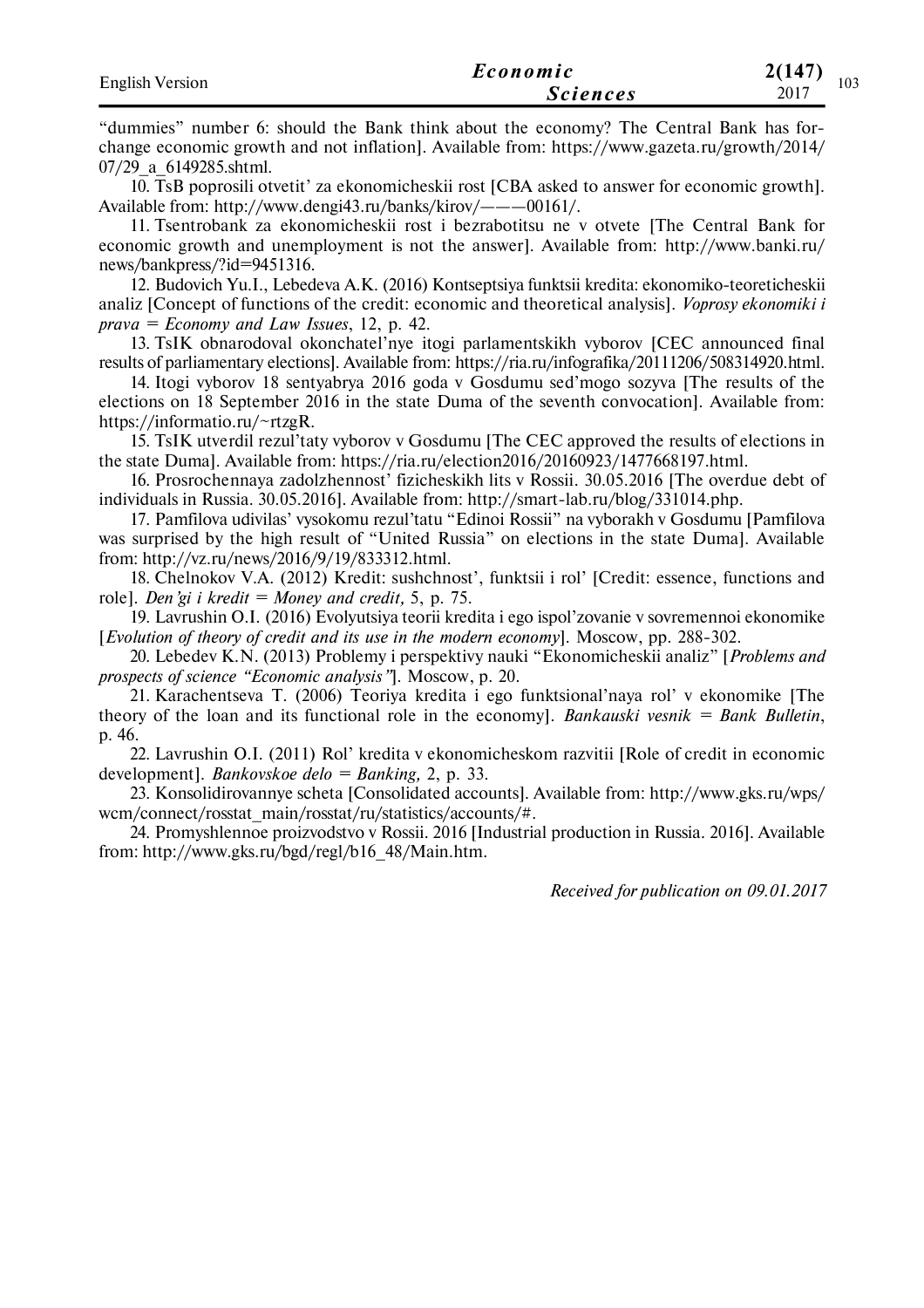|                     | Economic        | 2(147) |
|---------------------|-----------------|--------|
| 104 English Version | <i>Sciences</i> | 2017   |

# **ECONOMICS AND MANAGEMENT OF NATIONAL ECONOMY**

#### **PUBLIC-PRIVATE PARTNERSHIPS: THEORY AND PRACTICE**

© 2017 Filippov Daniil Antonovich Institute for Regional Economic Research 29/16, per. Sivtsev Vrazhek, Moscow, 119002, Russia E-mail: daniilfil@mail.ru

The article shows the role of public-private partnerships at the regional level in shaping a new model of domestic "mixed" economy.

*Key words:* state-private partnership, mixed economy, privatization, property, investment, budget.

In industrialized countries, developed based on various forms of property: public, private and "mixed", such an effective form of state management as a public-private partnership (PPP). It should be noted that this is not a new form of interaction between government and business, the most traditional forms of it (joint-stock companies, concessions, public contracts) existed in the late 19th century. In Russia, the term "public partnership" is used relatively recently.

One of the most important conditions for the further social and economic development of modern society is the improvement of interaction between the state, society and business, and the formation of the institutional sphere of functioning of economic agents is one of the functions of the state.

Public-Private Partnership (PPP) is a rapidly developing direction in the recent years in the economy of public relations, closely related to liberalization and globalization. From the organizational and economic standpoint, PPP is a system of institutions and mechanisms that takes into account regional, municipal, sectoral and departmental specifics and is aimed at the interaction of partnerships in the form of a contract (agreement, contract) with mutual obligations, distributive relations, hedging of risks, involving joint activities of entities Market relations. The theoretical basis of PPPs are theories of a "mixed" economy, state regulation, the public sector of the economy, and legal science and legal norms are the institutional basis of PPPs.

The article draws attention to the study and substantiation of such issues as "the transformation of the role and functions of the state in the process of formation of a mixed economic system", "mixed ownership in the system of PPP formation", "state-business interaction in the contract procurement system", etc.

*Received for publication on 09.01.2017*

#### **ROLE OF SERVICE INDUSTRY NETWORK INTERACTIONS IN SOCIAL REPRODUCTION PROCESSES**

© 2017 Gabdrakhmanov Oleg Faritovich PhD in Economics, Deputy Director (Education and Research) The Academy IIUEPS Orekhovo-Zuevo branch lit. A3, 86, Lenina str., Orekhovo-Zuevo, Moscow region, 142600, Russia E-mail: Gabdrahmanov@list.ru

The role and significance of service industry network interactions in the processes of social reproduction are explored. The paper reviews the interaction pattern of service industry economic agents, which provide services, operate in various reproduction phases, relate to production, distribution, exchange and consumption, and are in a continuous circular flow. The study demonstrates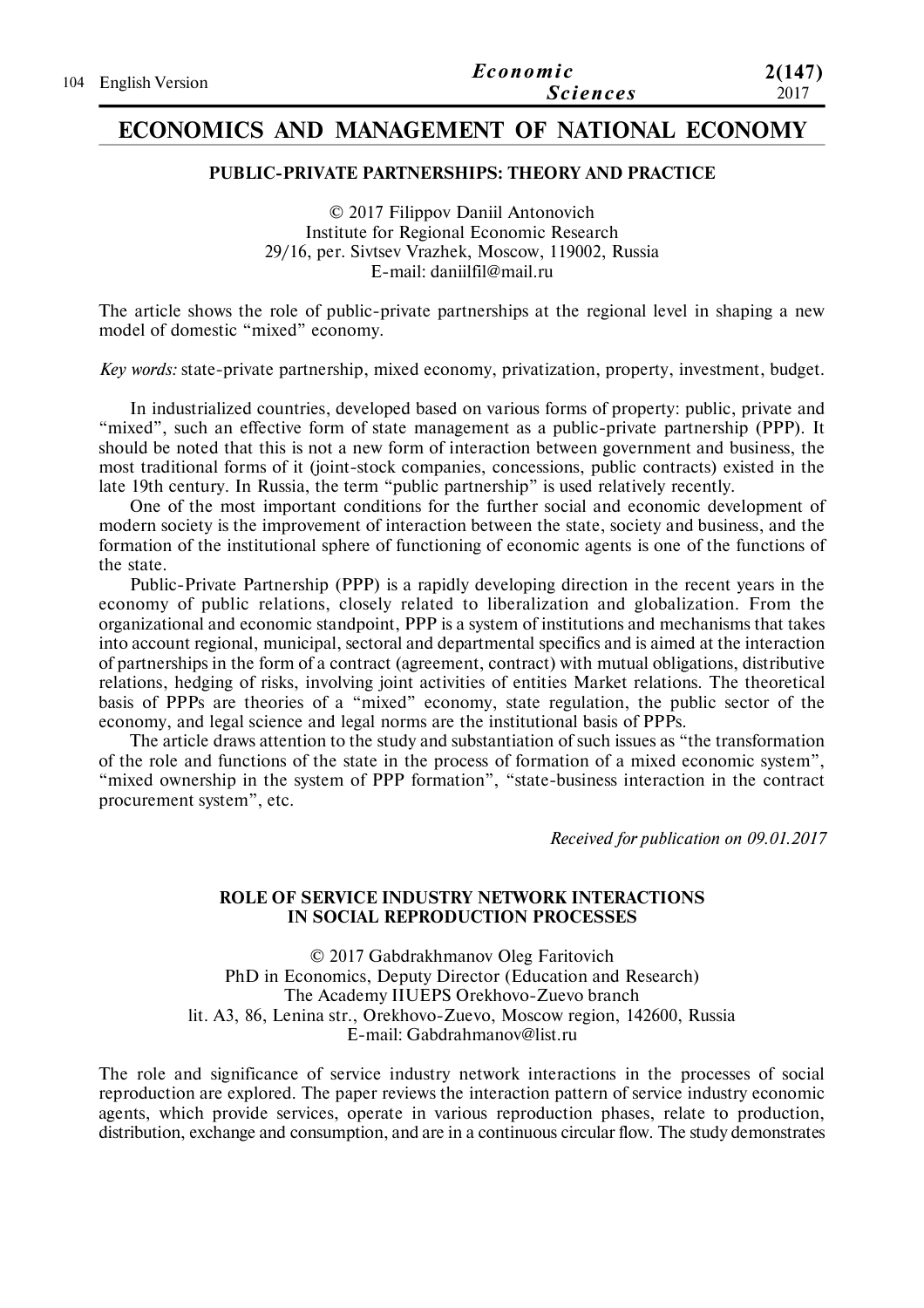| <b>English Version</b> | Economic        | 2(147)<br>105 |
|------------------------|-----------------|---------------|
|                        | <i>Sciences</i> | 2017          |

that the integrative interaction of such subjects in the network formation can lead to the multiplier effect.

*Key words:* service industry, networks, reproduction, phases, integration, efficiency, factors.

*Received for publication on 11.01.2017*

## **LOGISTICS INDICATORS IN STREAM PROCESSES**

© 2017 Sosunova Liliana Alekseevna Doctor of Economics, Professor Samara State University of Economics 141, Sovetskoi Armii str., Samara, 443090, Russia E-mail: kafedra-kl@yandex.ru

The article deals with inflows and outflows,with indicators of commodity-money flow, cause-andeffect relations between indicators and factors, as well as the opportunity for correlation and regression analysis.

*Key words:* merchandise flow, indicators, inflows and outflows, cause-and-effect relations, deterministic model.

#### *References*

1. Plotkin B.K., Shcherbakov V.V. (2011) *A mathematical justification of commercial negotiations: optimization Pareto*. St. Petersburg, 81 p.

2. Dolgov A.P. (2010) *Theory of inventory and logistics management*. St. Petersburg, 272 p.

3. Kazimov E.P., Sosunova L.A. (2012) *The Formation of logistics systems in production and commercial activities* : monograph. Samara, 143 p.

*Received for publication on 12.01.2017*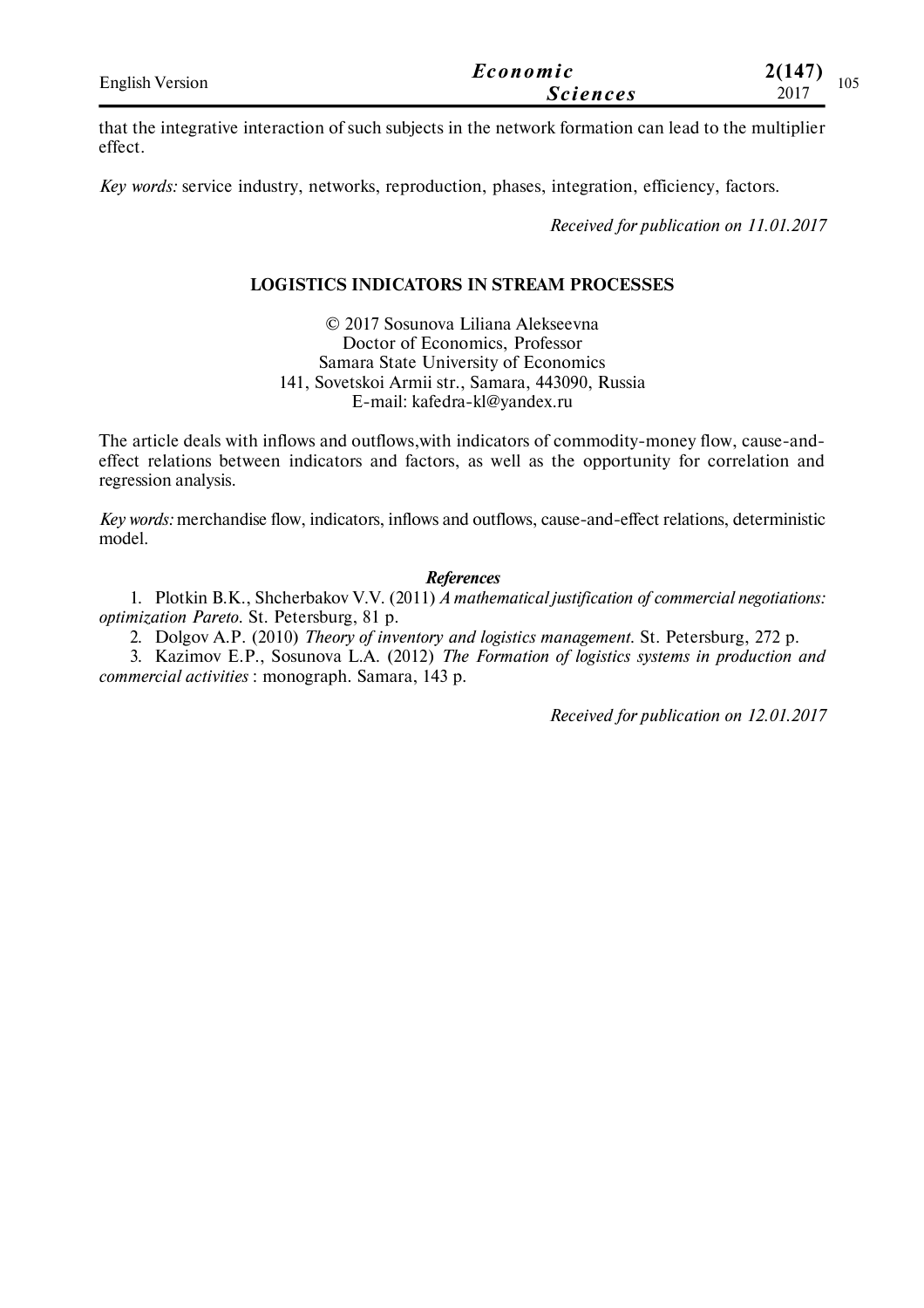| 106 English Version | Economic | 2(147)          |      |
|---------------------|----------|-----------------|------|
|                     |          | <i>Sciences</i> | 2017 |

#### **THE DEVELOPMENT OF TOOLS FOR ASSESSMENT OF INFORMATION INNOVATION IN COMMERCIAL ORGANIZATIONS**

© 2017 Manuilenko Victoria Valerievna Doctor of Economics, Associate Professor, Professor of Department of Finance and Credit North-Caucasus Federal University 1, Pushkin str., Stavropol, 355009, Russia © 2017 Mishchenko Andrei Alexandrovich PhD in Economics, General Director The limited liability company Anda Technology 8, Iunosti str., Zelenograd, Moscow, 124482, Russia © 2017 Mishchenko Irina Sergeevna PhD in Economics Moscow banking College of Central Bank of the Russian Federation 23, Signalinyi proezd, Moscow, 127273, Russia © 2017 Sadovskaia Tatiana Andreevna PhD in Economics, Associate Professor of the Department of Finance and Credit Don State Technical University 1, Gagarin square, Rostov-on-Don, 344000, Russia © 2017 Narozhnaia Galina Alexeevna PhD in Economics, Associate Professor, Head Chair of Management Stavropol University 8, Iunosti str., Zelenograd, Moscow, 124482, Russia E-mail: vika-mv@mail.ru, andrewmish@mail.ru, i.mishchenko@yandex.ru, sadtan@list.ru, kafedra.menedzhment.stu@mail.ru

The purpose of this study is to develop scientifically sound assessment tools and informational innovations in the system of financial management of commercial organizations and justification of the directions of its practical implementation. Theoretical and methodological basis of research the works of Russian and foreign scientists, practitioners, legislative and regulatory documents of the Government of the Russian Federation, the Oslo Manual, and also materials of periodicals according to information innovations commercial organizations.

*Key words:* information innovation, transparency, market discipline.

Evaluation of innovative activities of commercial organizations on the basis of Federal instrumentation monitoring of innovative activity highlights the factor limiting the development of innovation in commercial organisations - lack of information about markets. Federal tools of observation of the innovation activity provides for the assessment of the importance of individual sources of information used by commercial organizations to develop its innovation policy, preparation of innovative solutions, excluding the independent evaluation of information innovations in the system of financial management of commercial organizations, which proves the necessity of development of appropriate tools. The purpose of this study is to develop scientifically sound assessment tools and informational innovations in the system of financial management of commercial organizations and justification of the directions of its practical implementation. Theoretical and methodological basis of research the works of Russian and foreign scientists, practitioners, legislative and regulatory documents of the Government of the Russian Federation, the Oslo Manual, and also materials of periodicals according to information innovations commercial organizations. Methodological basis of research are: systematic, logical, situational, process scientific approaches to the study of the innovation evaluation information of commercial organizations. Using the methods of analysis, synthesis, grouping, systems thinking, analytical, statistical and expert assessments, the proposed assessment tools information innovation in commercial organizations. The theoretical significance of the study: the formulated concept of "information innovation" commercial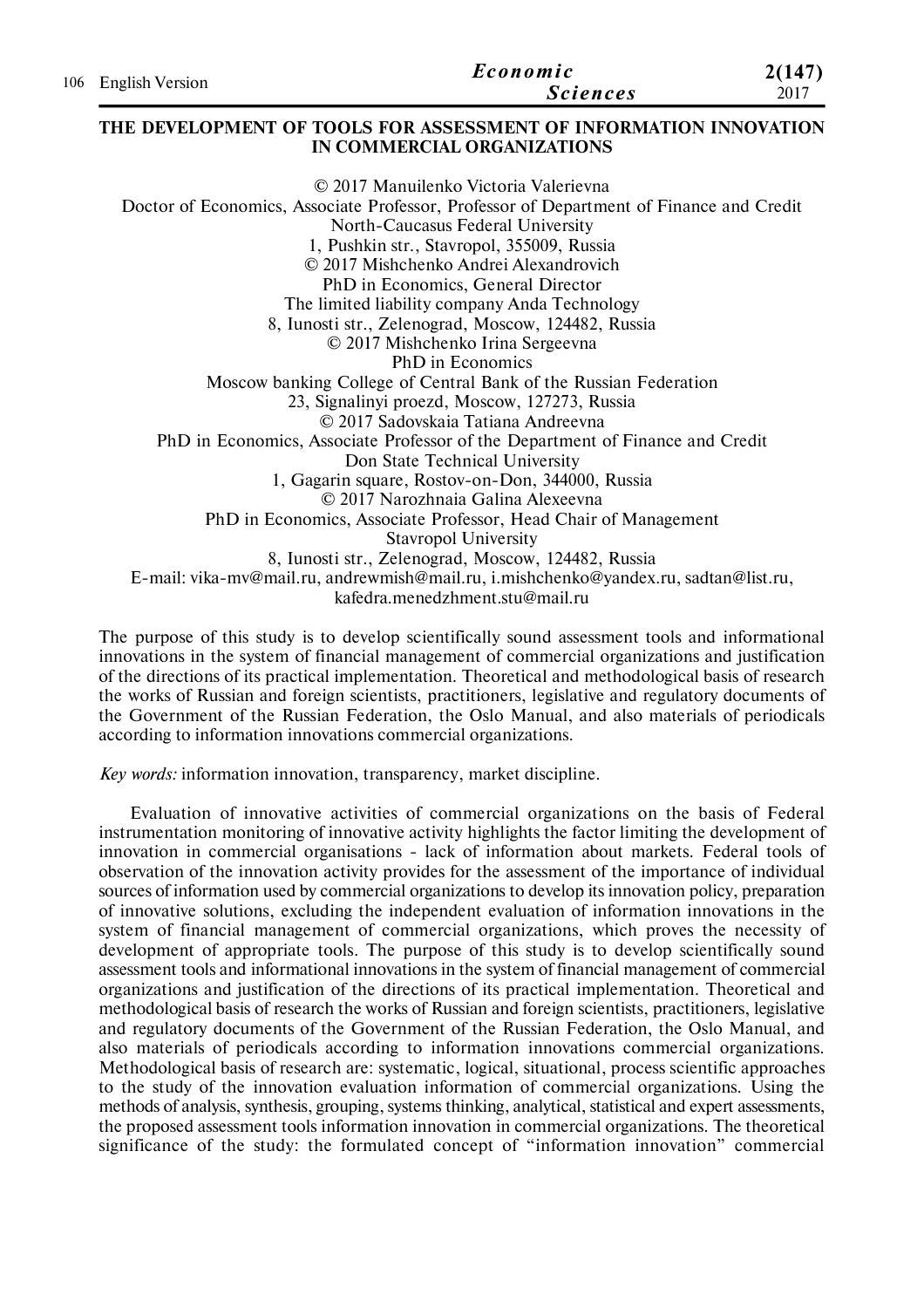| <b>English Version</b> | Economic        | 2(147)<br>107 |
|------------------------|-----------------|---------------|
|                        | <i>Sciences</i> | 2017          |

organizations, developed the theoretical understanding of the contents assessment tools of information innovation in commercial organizations. The practical significance of the study proved the feasibility and assess information innovation in commercial organizations (OAO "SevKavNIPIgaz", JSC "Velan", CJSC "CSoft Rostov-on-don", LLC "Anda technology"), taking into account the provisions of the Federal tools of observation of the innovation activity, but having an independent nature. Developed and implemented assessment tools information innovation according to the criterion "transparency" on the basis of respect for market discipline through the disclosure of a specially installed information, the implementation of which will facilitate optimal organization of information flows in financial and business innovation, multiplatinum due to the factor of openness.

#### *References*

1. Gokhberg L.M. (1996) Statistika nauki i innovatsii [*Statistics of science and innovations*]. Moscow.

2. Valdice S.V. (1997) Otsenka biznesa i innovatsii [*Valuation of business and innovation*]. Moscow.

3. Suslov V.I. (2014) Innovatsionnyi biznes: malyi, srednii, krupnyi? [Innovative business: small, medium, large?]. *Interekspogeo-sibir*, issue 1, vol. 3. (In Russ.).

4. Sokolov Ia.V. (2009) Upravlencheskii uchet: ucheb. posobie [*Management accounting: textbook. allowance*]. Moscow.

5. Bagrinovskii K.A. et al. (2001) Naukoemkii sektor ekonomiki Rossii: sostoyanie i osobennosti razviti [*High-tech sector of Russia: status and peculiarities of development*]. Moscow.

6. Dynkin A.A. (2004) Innovatsionnaya ekonomika v Rossii i v mire [Innovation economy in Russia and in the world]. *Strategy of Russia*, 2, p. 29.

7. Inozemtsev V.L. (1998) Za predelami ekonomicheskogo obshchestva [*Outside of the economic society*]. Moscow.

8. Zhits G.I., Atoian V.R. (2006) Innovatsionnyi kompleks regiona: problemy stanovleniya i razvitiya [*Innovative complex of the region: problems of formation and development*]. Saratov.

9. Medvedev B.A. (2003) Pered vyzovami postindustrializma: vzglyad na proshloe, nastoyashchee i budushchee Rossii [*Facing the challenges of post-industrialism: a look at the past, present and future of Russia*]. Moscow.

10. Kraiukhin G.A., Shabaikova L.F. (1996) Innovatsionnye protsessy: sub"ekty i motivy ikh deyatel'nosti [*Innovation processes: actors and motives of their activity*]. St. Petersburg.

11. Korobeinikov O.P., Trifilova A.A., Korshunov I.A. (2002) Rol' innovatsii v protsesse innovatsionnogo razvitiya promyshlennykh predpriyatii [The role of innovation in the process of innovative development of industrial enterprises]. *Nauka i promyshlennost' Rossii*, 10.

12. Krylov E.I., Vlasova V.M., Ovodenko A.A. (2003) Analiz effektivnosti investitsii i innovatsii [*Analysis of investment effectiveness and innovation*]. St. Petersburg.

13. Trifilova A.А. (2005) Otsenka effektivnosti innovatsionnogo razvitiya predpriyatiya [*Efficiency assessment of innovative development of the enterprise*]. Moscow.

14. Iur'eva, L.V., Bazhenov O.V., Kazakova M.A. (2013) Integrirovannyi upravlencheskii uchet i analiz innovatsionnoi deyatel'nosti v metallurgicheskikh kholdingakh [*Integrated management accounting and the analysis of innovative activities in metal holdings*]. Moscow.

15. Anshin V.M., Dagaev A.A. (2007) Innovatsionnyi menedzhment: kontseptsii, mnogourovnevye strategii i mekhanizmy innovatsionnogo razvitiya [*Innovation management: concepts, multilevel strategy and mechanisms of innovative development*]. Moscow.

16. Gunin V.N. (2000) Upravlenie innovatsiyami: 17-modul'naya programma dlya menedzherov "Upravlenie razvitiem organizatsii". Model' 7 [*Innovation management: 17-modular program for managers "Management of organization development". Model 7*]. Moscow.

17. Zavlin P.N., Kazantsev A.K., Mindeli L.E. (2000) Osnovy innovatsionnogo menedzhmenta: teoriya i praktika [*The basics of innovation management: theory and practice*]. Moscow.

18. Rukovodstvo Oslo (2010) Rekomendatsii po sboru i analizu dannykh po innovatsiyam [*The Oslo Manual. Recommendations for data collection and analysis on innovation*]. Moscow.

19. Fatkhutdinov R.A. (2013) Innovatsionnyi menedzhment [*Innovation management*]. St. Petersburg.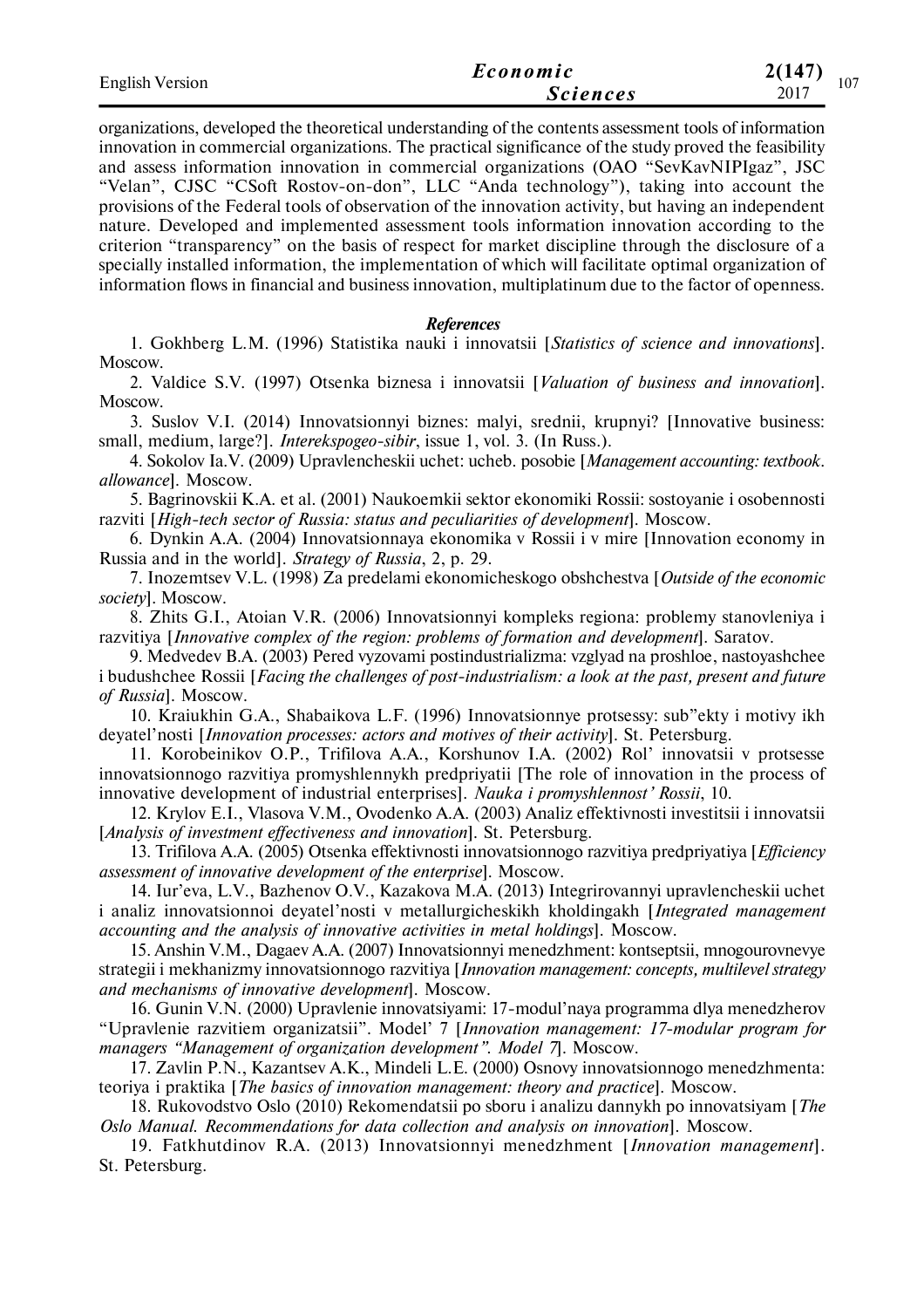|                     | Economic        | 2(147) |
|---------------------|-----------------|--------|
| 108 English Version | <i>Sciences</i> | 2017   |

20. Manuilenko V.V., Sadovskaia T.A. (2013) *M*etodicheskie podkhody k otsenke pribyli khozyaistvuyushchego sub"ekta: teoreticheskii aspekt [Methodological approaches to the assessment of the profits of the business entity: theoretical aspect]. *Financial business*, 3 (164), pp. 50-58.

*Received for publication on 10.01.2017*

## **ORGANIZATIONAL-ECONOMIC MODEL OF NETWORK INTER-FIRM COOPERATION IN THE SPHERE OF TECHNICAL AND ECONOMIC DEVELOPMENT**

© 2017 Zaikina Elena Anatolievna Chief Expert of the Department of Economic Planning and Investment Programs Public Joint Stock Company "Federal Hydro-Generating Company - RusHydro" 7, Malaia Dmitrovka str., Moscow, 127006, Russia © 2017 Kurdiukova Galina Nikolaevna PhD in Technical Sciences, Associate Professor National Research University "Moscow Power Engineering Institute" 14, Krasnokazarmennaia str., Moscow, 111250, Russia E-mail: Zaikina.ea@gmail.com

The article describes the results of the development of a universal organizational and economic model for the management of the technical re-equipment and reconstruction process implemented in Territorial generation companies with the use of network inter-firm cooperation in various organizational and legal forms that differ in the degree of freedom of participants and in the strength of the ties.

*Key words:* network inter-firm cooperation, territorial generating companies, organizational-economic model, standard solutions, business process modeling.

#### *References*

1. Ostrouxova N.G. (2013) Osobennosti reinzhiniringa biznes-processov na predpriyatiyax energetiki. *Internet-zhurnal "NAUKOVEDENIE"*, 6, noiabr - dekabr, рр. 1-10.

2. Repin V.V., Eliferov V.G. (2013) Processnyj podxod k upravleniyu. Modelirovanie biznesprocessov. Moscow, 544 p.

3. Udalov F.E., Skopin A.O. (2007) Sostoyanie urovnya razvitiya vnutriregionalnoj proizvodstvennoj kooperacii v LPK regiona. *Regionalnaya ekonomika i upravlenie: elektronnyj nauchnyj zhurnal*, 3 (11). Available from: http://eee-region.ru/article/1101.

4. Xolod L.L., Xrustalev E.Yu. (2007) Metody i instrumentarij realizacii processnogo podxoda. *Znanie. Ponimanie. Umenie*, 4, pp. 126-135.

*Received for publication on 08.01.2017*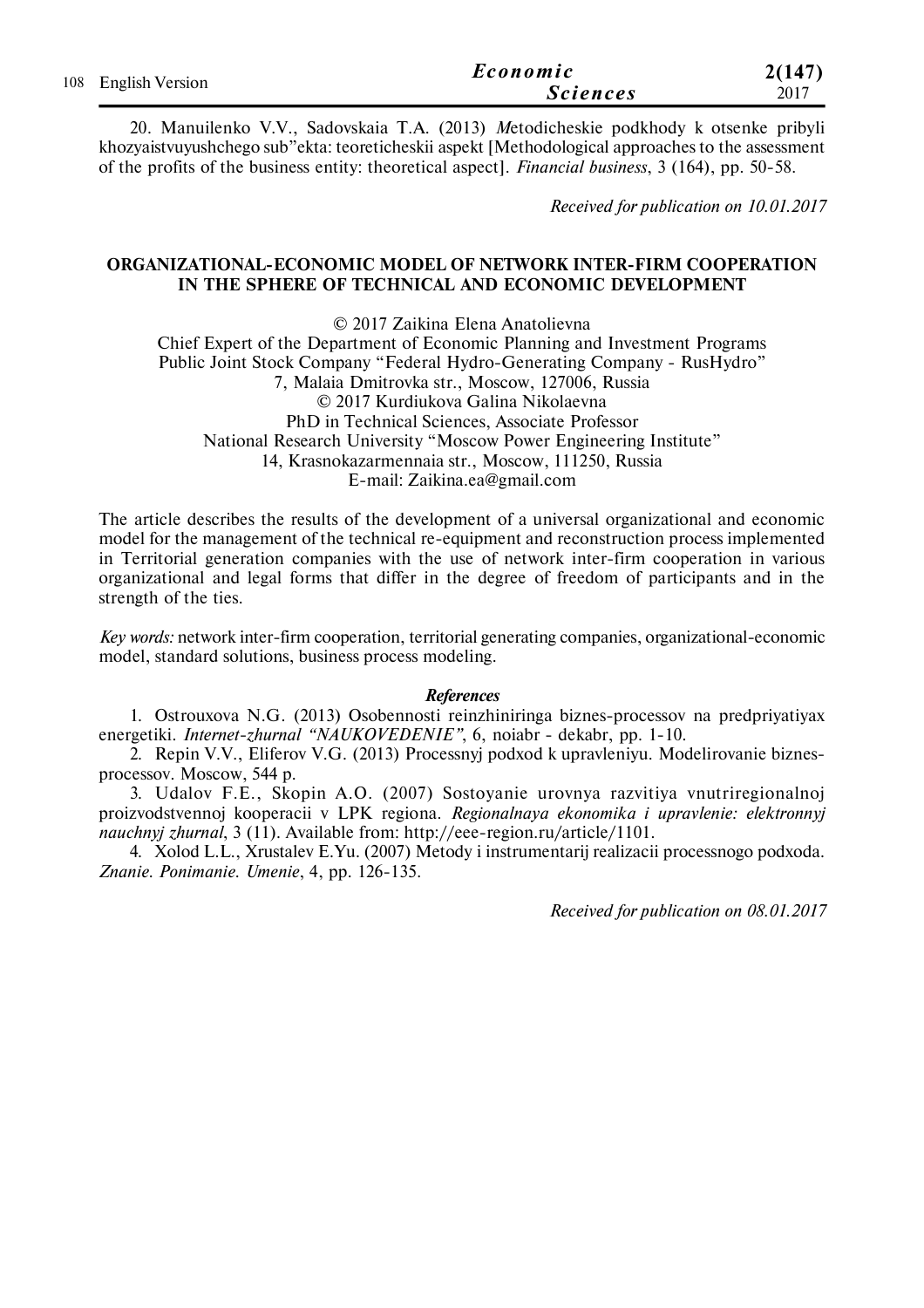| <b>English Version</b> | Economic        | 21147`<br>109 |
|------------------------|-----------------|---------------|
|                        | <b>Sciences</b> | 2017          |

## **EFFICIENCY OF MARKETING ACTIVITY AND ABILITIES OF ITS EVALUATION**

© 2017 Kalyshenko Valentina Nikolaevna PhD in Economics, Associate Professor, Professor of Department of marketing, logistics and advertising Samara State University of Economics 141, Sovetskoi Armii str., Samara, 443090, Russia © 2017 Stalkina Uliana Mikhailovna PhD in Economics, Associate Professor of Department of Management International Market Institute 21, G.A. Aksakova str., Samara, 443030, Russia E-mail: v-kalyshenko@yandex.ru, lyana@inbox.ru

The categories of efficiency of marketing activity are investigational, methods over of estimation, indexes, are brought, different approaches allowing giving the integrated estimation.

*Key words:* marketing efficiency, efficiency of marketing activity, evaluation methods, marketing activity metrics.

Evaluating the effectiveness of marketing is a very difficult task. Commercial activity in modern markets in the presence of a competitive state, that is, an established consumer market, requires significant marketing costs, which are diverted from the profit of the enterprise. This requires accounting, monitoring and evaluating the effectiveness of marketing activities. Given the multifaceted focus of marketing activities, the turbulence of the marketing environment, the authors consider the approaches of individual authors not only in the integrated evaluation of marketing activities, but also taking into account the formation of functional areas, marketing concepts, the choice of evaluation methods, the system of indicators. On the example of the activity of a small enterprise, the evaluation capabilities are determined.

#### *References*

1. Doyle P. (2002) *Marketing-management and strategy*. 3rd ed. St. Petersburg, рр. 42, 43.

2. Kotler F., Keller K.L. (2007) *Marketing management*. Express-course. 3rd ed. St. Petersburg, р. 475.

3. Golubkov E.P. (1995) *Marketing: strategies, plans, structures*. Moscow, p. 21.

4. Grigoriev M.N. (2010) *Marketing*: a textbook. Мoscow, 366 р.

5. Asaul A.А. (2009) *Organization of entrepreneurial activity*. Textbook. St. Petersburg, 336 p.

6. Kovalev A.I., Voilenko V.V. (2000) *Marketing analysis*. Ed. 2rd, revised. and additional. Moscow.

7. Zavgorodniaia A.V., Iampolskaia D.O. (2002) *Marketing planning*. St. Petersburg.

8. Iudakova O.V. (2011) Methods for evaluating the effectiveness of marketing solutions. *Ekonomicheskie nauki*, 4, p. 82.

9. Mikhailov A.M. (2014) Problems of choosing marketing strategies at the corporate level. *Ekonomicheskie nauki*, 6, p. 92.

10. Toimentseva I.A., Mikhailov A.M. (2015) The Influence of marketing and managerial decisions on the optimization of budget of the enterprise. *Vestnik of Samara State University of Economics*, 12 (134), p. 16.

*Received for publication on 11.01.2017*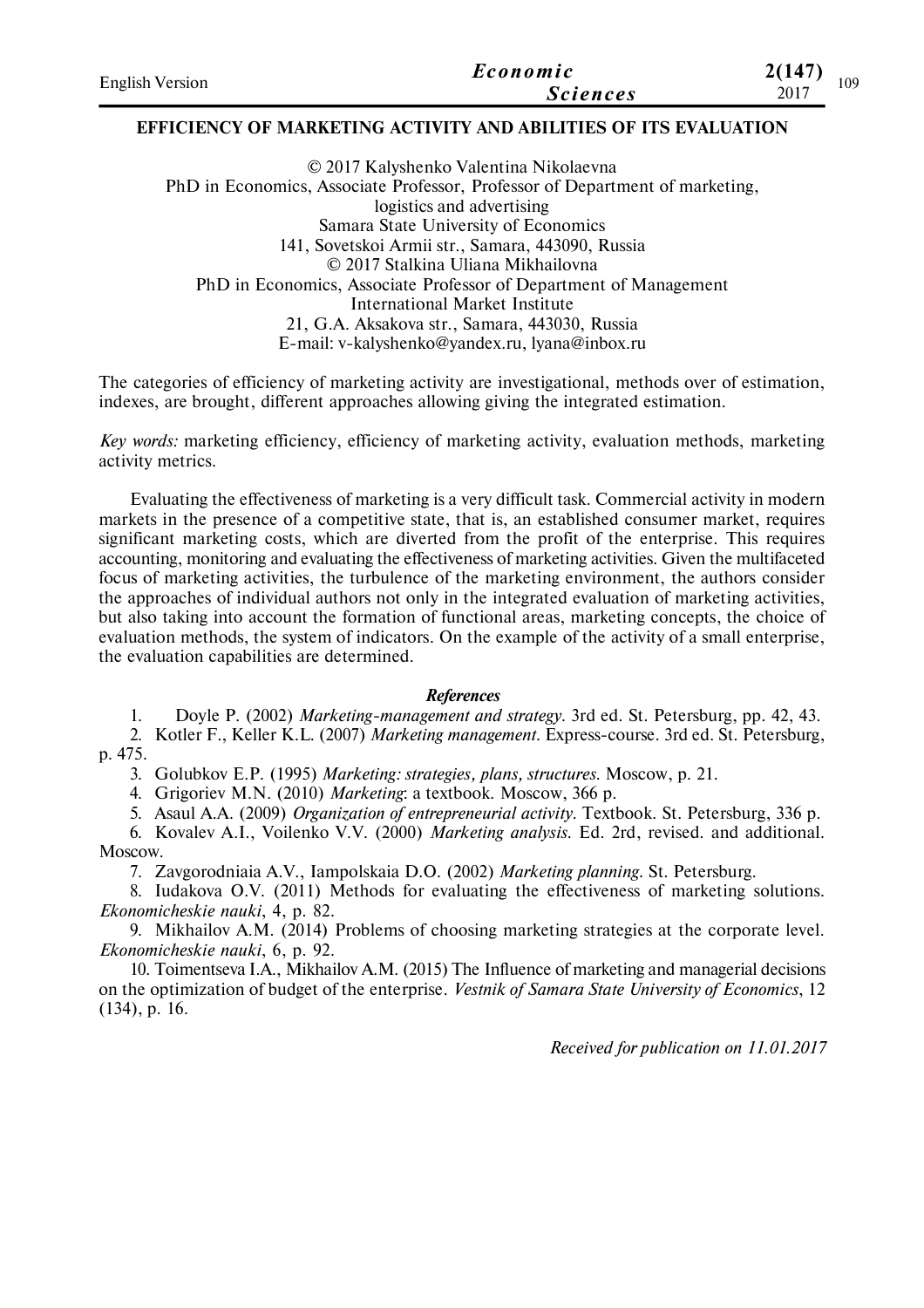|  | 110 English Version | Economic        | 2(147) |
|--|---------------------|-----------------|--------|
|  |                     | <i>Sciences</i> | 2017   |

# **FINANCE, MONEY CIRCULATION AND CREDIT**

#### **MODERN APPROACHES TO THE CHOICE OF MONETARY POLICY CONDITION IN FOREIGN AND DOMESTIC PRACTICE**

© 2017 Voevodskaia Ekaterina Olegovna PhD in Economics Bank of Russia 12, Zhitnaia str., Moscow, 119049, Russia E-mail: oet2004@yandex.ru

Monetary policy is a part of the state economic policy aimed at improving the welfare of citizens of Russian Federation. To conduct effective monetary policy should be chosen the some strategy. The article considers foreign experience of the monetary policy and strategy of the Bank of Russia on the conduct of monetary policy at present time.

*Key words:* monetary policy, inflation targeting, strategy of monetary policy, foreign experience.

*References*

1. Schaechter A. (2001) Monetary and credit policy and balance of the central bank. *IMF Working Paper,* 02/100. Washington.

2. Carare A., Stone M. (2002) Establishing Initial Conditions in Support of Inflation Targeting. *IMF Working Paper*, 02/102. Washington.

*Received for publication on 11.01.2017*

## **A REFLECTION OF THE VERSATILITY OF TAX RELATIONS IN THE APPROACHES TO THE DEFINITION OF TAX**

© 2017 Nikulina Olga Mikhailovna PhD in Economics, Associate Professor of Finance and Accounting Department Tomsk State University 36, prospect Lenina, Tomsk, 634050, Russia E-mail: olganikulyonok@yandex.ru

This article discusses the definition of tax from the point of view of various authors, taking into account all mandatory payments to the state. The article shows the manifestation of the relationship between business and government, between taxpayers, tax agents and tax authorities. The subject of taxes in recent years has become highly topical at all levels. This is including the unprecedented activity of the government in the introduction of new quasi-taxes and the reaction to this scientific and other public.

*Key words:* taxes, fees, mandatory payments, insurance premiums.

*Received for publication on 09.01.2017*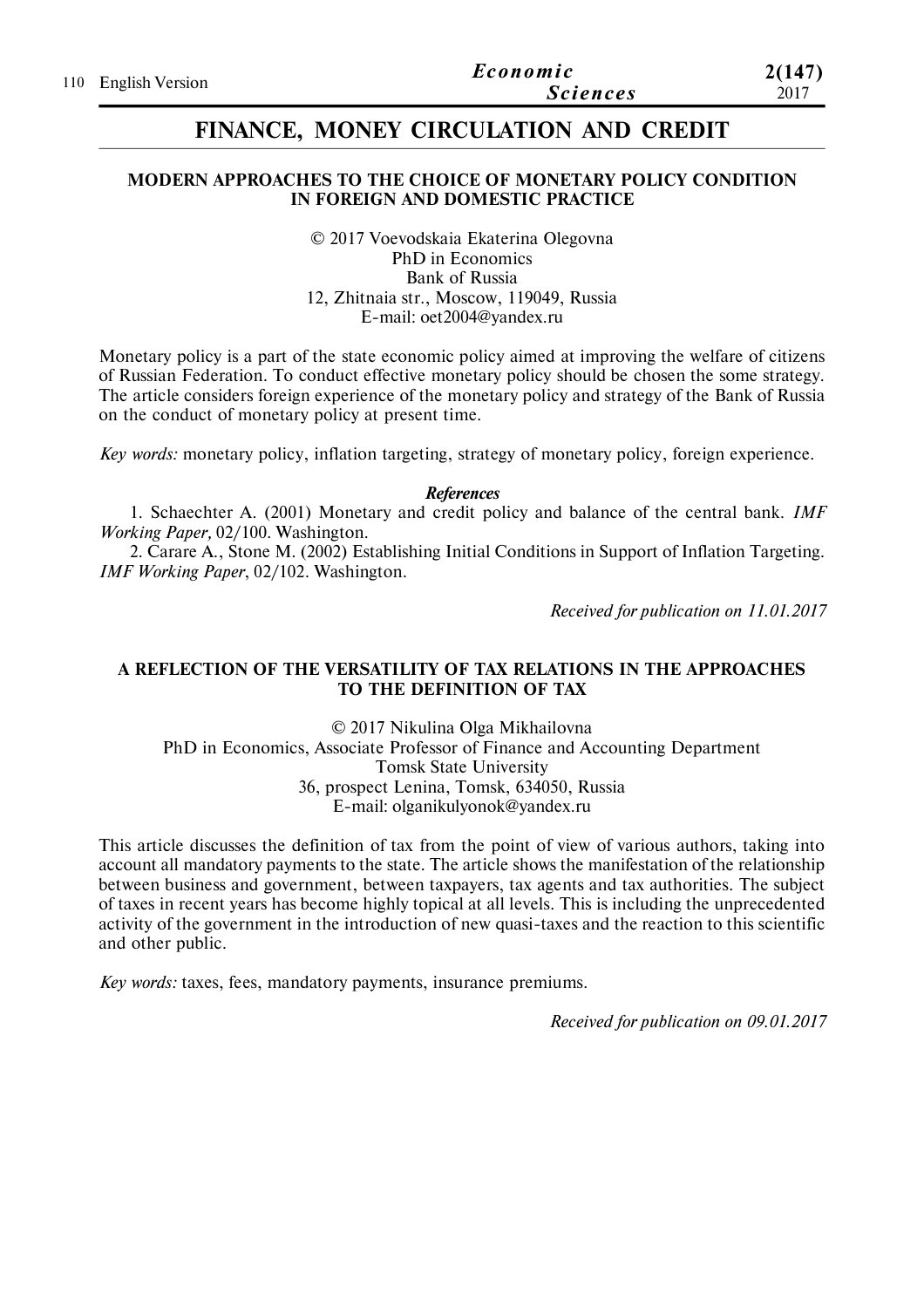| <b>English Version</b> | Economic<br><b>Sciences</b>                                                                                                                                       | 2(147)<br>111<br>2017 |
|------------------------|-------------------------------------------------------------------------------------------------------------------------------------------------------------------|-----------------------|
|                        | <b>FORMATION AND EVALUATION OF THE IMPACT</b><br>OF FINANCIAL INNOVATION BY COMMERCIAL ENTERPRISE INSTITUTIONS<br>IN THE SYSTEM OF FINANCIAL CORPORATE MANAGEMENT |                       |
|                        | © 2017 Manuilenko Viktoria Valerievna                                                                                                                             |                       |
|                        | Doctor of Economics, Associate Professor, Professor of Department of Finance and Credit                                                                           |                       |
|                        | North-Caucasus Federal University                                                                                                                                 |                       |
|                        | 1, Pushkin str., Stavropol, 355009, Russia                                                                                                                        |                       |
|                        | © 2017 Mishchenko Andrei Alexandrovich                                                                                                                            |                       |
|                        | PhD in Economics, General Director                                                                                                                                |                       |
|                        | The limited liability company Anda Technology                                                                                                                     |                       |
|                        | 8, Iunosti str., Zelenograd, Moscow, 124482, Russia                                                                                                               |                       |
|                        | © 2017 Mishchenko Irina Sergeevna                                                                                                                                 |                       |
|                        | <b>PhD</b> in Economics                                                                                                                                           |                       |
|                        | Moscow banking College of Central Bank of the Russian Federation                                                                                                  |                       |
|                        | 23, Signalinyi proezd, Moscow, 127273, Russia                                                                                                                     |                       |
|                        |                                                                                                                                                                   |                       |

© 2017 Sobchenko Natalia Vladimirovna

PhD in Economics

Stavropol State Agrarian University

12, Zootechnicheski pereulok, Stavropol, 355017, Russia

© 2017 Sadovskaia Tatiana Andreevna

PhD in Economics, Associate Professor of the Department of Finance and Credit

Don State Technical University

1, Gagarin square, Rostov-on-Don, 344000, Russia

© 2017 Drannikova Elena Andreevna

PhD in Economics, Associate Professor of Department of Management, Director of the Institute

of Economics and Management

© 2017 Kabardokova Liubov' Anatolievna

Stavropol University

8, Iunosti str., Zelenograd, Moscow, 124482, Russia

E-mail: vika-mv@mail.ru, andrewmish@mail.ru, i.mishchenko@yandex.ru, n\_sobchenko@

mail.ru, sadtan@list.ru, lubava153@mail.ru

The proposed science-based tools for the financial corporate management, including categorical apparatus in the field of financial and investment relations and integrated method of performance evaluation of financial innovation of commercial enterprise organizations.

*Key words:* corporate financial management, tools, innovation.

In the conditions of limited state support of development of innovations in the business commercial corporate organizations, the lack of financial security must create conditions for the formation of financial relations, commercial corporate organizations involved in innovation processes in the economy, the system of financial corporate management. In the current innovative practice of financial corporate management remain controversial questions concerning the conceptual apparatus in the aspect of financial and investment relations, to the present time the full problem is not considered from the position of the financial component, no scientifically sound tools for evaluating the effectiveness of innovations. The purpose of the research - development sciencebased tools of financial corporate management on the basis of the formation of the conceptual apparatus in the field of financial innovation and development of financial innovation methods impact of innovation. Theoretical and methodological basis of research the works of Russian and foreign scientists, legislative and normative documents of the Government of the Russian Federation, the Oslo Manual, and the materials of periodicals in the formation of the entity and assess the impact of innovation commercial corporate organizations. The methodological basis of the research: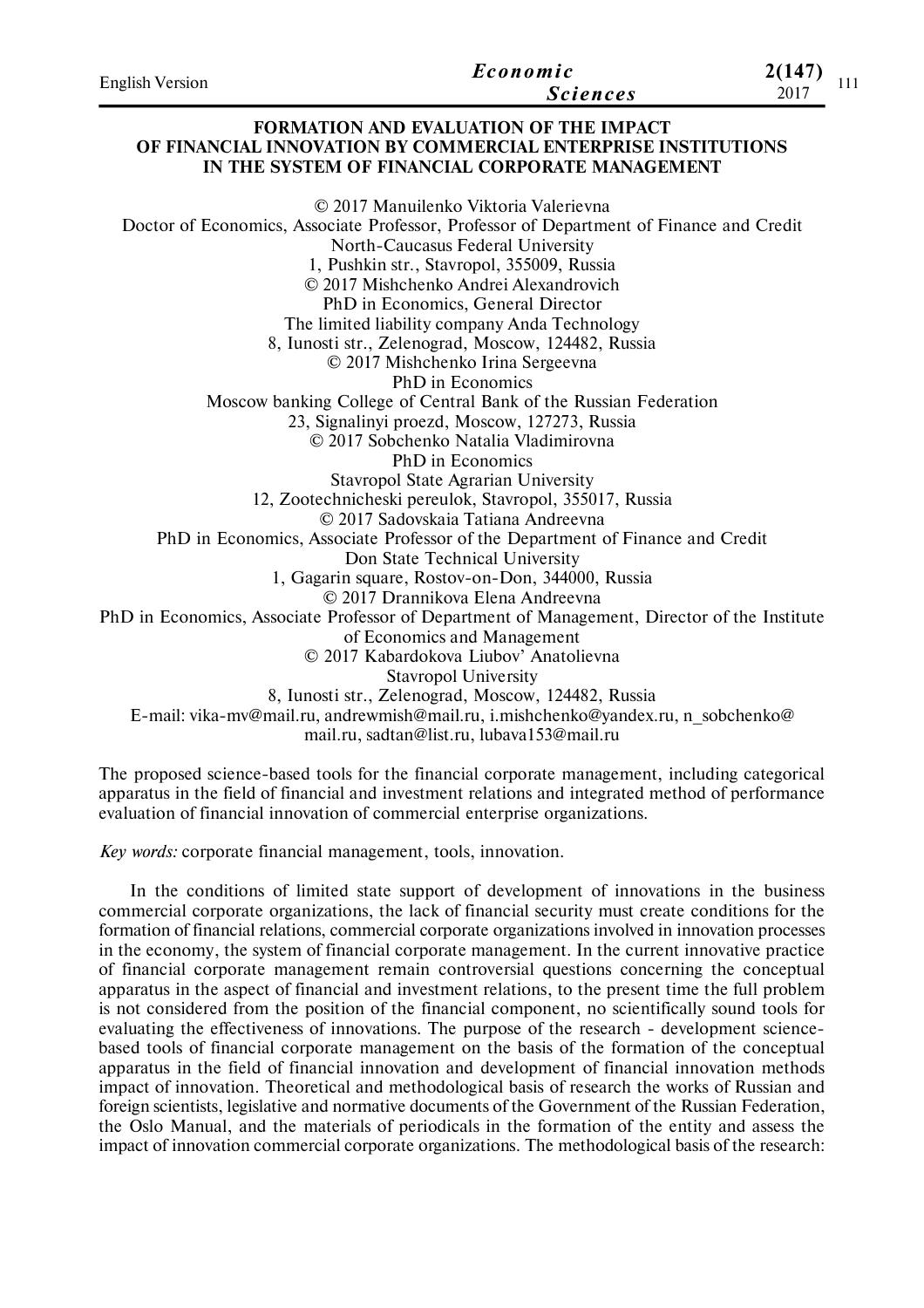|  | 112 English Version | Economic        | 2(147) |
|--|---------------------|-----------------|--------|
|  |                     | <b>Sciences</b> | 2017   |

systemic, logical, scientific approaches to the study of the nature and impact of innovation commercial corporate organizations. Using the methods of analysis, synthesis, economic-statistical, expert evaluation, ratio analysis developed terminology in the field of financial and investment relations, the tools developed by the financial-innovation assessment of business corporate organizations. The theoretical significance of the study: the developed theoretical ideas about the characteristics of innovations, classification of species in the system of financial management commercial corporate organizations Practical implications - the integrated evaluation of the impact of innovations recommended by the Federal instruments of observation of the innovation activities and introduced performance indicators, calculated according to the financial statements and form 4 - innovation (Corporation SevKavNIPIgaz, Velan). The proposed science-based tools for the financial corporate management, including categorical apparatus in the field of financial and investment relations and integrated method of performance evaluation of financial innovation of commercial enterprise organizations.

#### *References*

1. Beshelev S.D., Gurvich F.G. (1990) Novovvedeniya i my [*The innovations we are*]. Moscow, 208 p.

2. Vinokurov V.I. (2005) Osnovnye terminy i opredeleniya v sfere innovatsii [Key terms and definitions innovation Innovation]. *Innovatsii*, 4, pp 6-22.

3. Glaz'ev S.Iu*.* (2004) Teoriya dolgosrochnogo tekhniko-ekonomicheskogo razvitiya: monografiya [*The theory of long-term economic development*: monograph]. Moscow, 310 p.

4. Kabakov V.S. (1990) Menedzhment: programmy - programmy - resheniya [*Management: programs - programs - solutions*]. Leningrad, 113 p.

5. Karpenko M.O. (2013) Sovremennye podkhody k ponyatiyu i klassifikatsii innovatsii [Modern approaches to concept and classification of innovations]. *Vestnik BGU.* Bryansk, 3, pp. 129-131.

6. Sokolov D.V., Titov A.B., Shabanova M.M. (1997) *P*redposylki analiza i formirovaniya innovatsionnoi politiki [*Background and analysis of innovation policy*]. Saint Petersburg, 240 p.

7. Utkin E.A., Morozova N.I., Morozova G.I. (1996) Innovatsionnyi menedzhment [*Innovation management*]. Moscow, 208 p.

8. Brian T. (1998) Upravlenie nauchno-tekhnicheskimi novovvedeniyami [*Management of scientific and technical innovations*]. Moscow, 272 p.

9. Valens F. (1985) Upravlenie innovatsiyami [*The Management of innovation*]. Moscow, 137 p.

10. Voldachek L.Dzh., Vodachkova O. (1989) Strategiya upravleniya innovatsiyami na predpriyatii [*Management strategy innovation the company*]. Moscow, 254 p.

11. Sauder W.E., Nashar A.S. (1995) Rukovodstvo po nailuchshim metodam transfera tekhnologii [*A manual of best practices of technology transfer*]. Moscow.

12. Haustein H.-D. (1983) *Decision Support for innovation management: application to the lighting industry*. Laxen-burg, 65 p.

13. Zhits G.I. (2008) Sposobnosti i vozmozhnosti: rassuzhdeniya o nekotorykh aspektakh metodologii otsenki vliyaniya innovatsionnogo potentsiala na razvitie sotsial'no-ekonomicheskikh sistem razlichnogo urovnya slozhnosti [Abilities and capabilities: reasoning about some aspects of the methodology of impact assessment of innovation potential for the development of socioeconomic systems at different levels of complexity]. *Innovatsii*, 11.

14. Riazanov M.A. (2011) Postroenie metodiki opredeleniya effektivnosti innovatsionnoi deyatel'nosti [The development of methodology for determination of efficiency of innovative activity]. *Voprosy innovatsionnoi ekonomiki*, 9 (9), pp. 129-131.

15. Szlachta I.V. (2007) Metodika i rezul'taty issledovaniya faktorov, otrazhayushchikh innovatsionnyi potentsial regiona [The methodology and results of a study of factors that reflect the innovative potential of the region]. *Nauchnye vedomosti Belgorodskogo gosuniversiteta.* Ser. Istoriya. Politologiya. Ekonomika, 1 (32), p. 149.

16. Ivanov I.V., Baranov V.V. (2008) Finansovyi menedzhment: stoimostnoi podkhod [*Financial management: cost approach*]. Moscow, 504 p.

17. Shokhin E. I. (2008) Finansovyi menedzhment [*Financial management*]. Moscow, 408 p.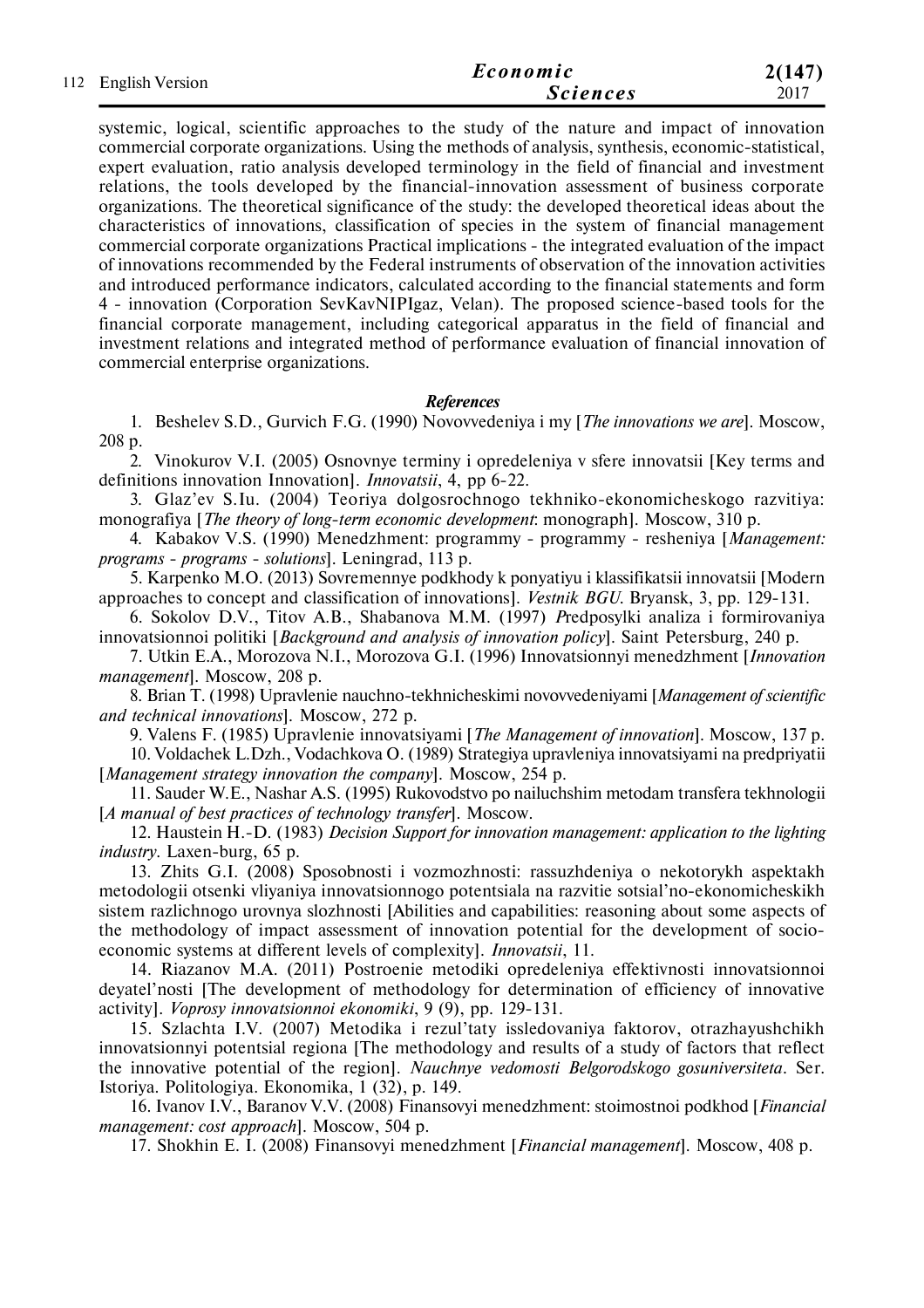| <b>English Version</b> | Economic        | (147)         |
|------------------------|-----------------|---------------|
|                        | <i>Sciences</i> | 1 T C<br>2017 |

18. Rukovodstvo Oslo (2010) Rekomendatsii po sboru i analizu dannykh po innovatsiyam [*The Oslo Manual. Recommendations for data collection and analysis on innovation*]. Moscow, 107 p.

19. Manuilenko V.V., Sadovskaia T.A. (2013) Metodicheskie podkhody k otsenke pribyli khozyaistvuyushchego sub"ekta: teoreticheskii aspekt [Methodological approaches to the assessment of the profits of the business entity: theoretical aspect]. *Financial business*, 3 (164), pp. 50-58.

20. An'shin V.M., Dagaev A.A. (2007) Innovatsionnyi menedzhment: kontseptsii, mnogourovnevye strategii i mekhanizmy innovatsionnogo razvitiya [*Innovation management: concepts, multilevel strategy and mechanisms of innovative development*]. Moscow, 584 p.

*Received for publication on 10.01.2017*

#### **SOME ASPECTS OF ASSESSMENT OF BANK RISKS IN MODERN CONDITIONS**

© 2017 Voevodskaia Nadezhda Petrovna Doctor of Economics, Professor Financial University under the Government of the Russian Federation 49, Leningradskii prospect, Moscow, 125993, Russia © 2017 Voevodskaia Polina Olegovna PhD in Economics, Associate Professor of the Institute of Economics and management in the food industry Moscow State University of Food Production 11, Volokolamskoe shosse, Moscow, 125080, Russia E-mail: npvoevodskaya@yandex.ru, oet2004@yandex.ru

The article is devoted to theoretical aspects of assessment of Bank risks in modern conditions. In addition, the main causes of the current financial instability, and on their basis distinguished three levels of evaluation in the system of banking risk: non-systemic, and intra-system risks.

*Key words:* banking risks, financial instability, classification of banking risks, credit risk.

*Received for publication on 11.01.2017*

## **WORLD ECONOMY**

#### **THE METHODOLOGY OF EVALUATION OF THE LEVEL OF INTERNATIONAL COOPERATION OF INNOVATIVE TECHNOLOGY AND INVESTMENT**

© 2017 Atiukov Igor Gennadievich Russian University of Friendship of Peoples 6, Miklukho-Maklaia str., Moscow, 117198, Russia E-mail: oet2004@yandex.ru

The study was used economic-statistical, mathematical methods, ranking methods and modeling. This article presents the contemporary model of international cooperation in the field of exportimport of innovative technologies and equipment, which are justified by the results of the analysis and study of the world experience.